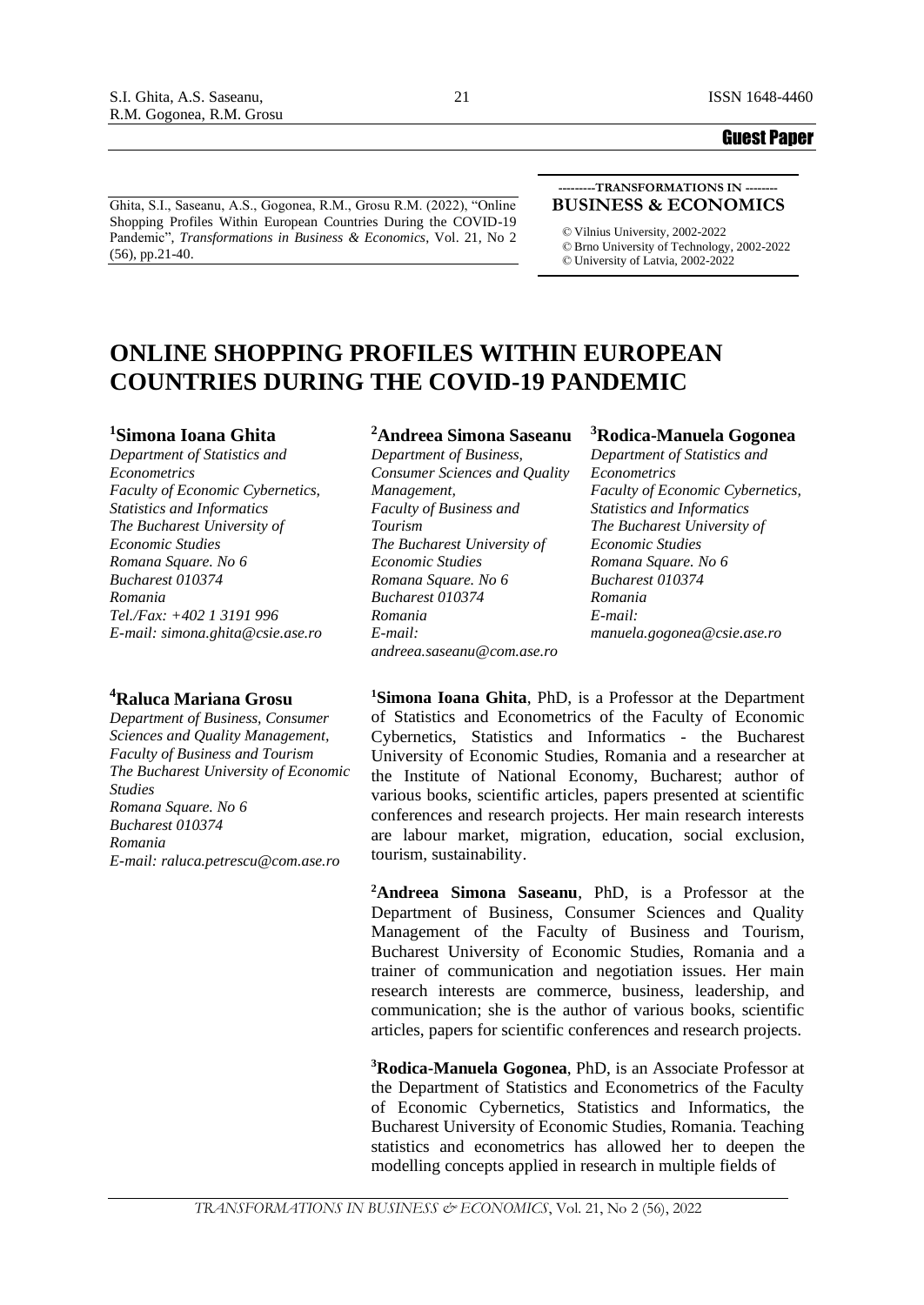activity, with priority being: tourism, services, marketing and management.

**<sup>4</sup>Raluca Mariana Grosu**, PhD, is a Lecturer at the Department of Business, Consumer Sciences and Quality Management of the Faculty of Business and Tourism, Bucharest University of Economic Studies, Romania. She is particularly interested in aspects related to the broad areas of entrepreneurship, demography, and regional science.

**ABSTRACT**. *The paper aims to highlight online shopping profiles within different European countries, most members of the European Union, before and during the COVID-19 pandemic, considering both demographic and economic characteristics. The analysis carried out on six relevant variables (Age-group, Gender, Occupation status, Formal education level, Income, Residence area) allowed the determination of five clusters, each with its particular online shopping profiles. The results outline that the share of individuals using the Internet in the purchase of goods and services experienced an increase in 2020 compared to 2019, both across the analysed countries and at the level of each cluster. Aiming at highlighting the modelling of online shopping profiles in 2020, compared to 2019, the study reveals the same number of clusters, but with slightly different compositions and profiles.*

**KEYWORDS**: e-commerce, online shopping, online shopping profile, behavioural patterns, COVID-19 pandemic.

**JEL classification**: C38, J10, L81, M21.

# **Introduction**

The current health crisis has strongly changed both commercial activity and consumers' shopping behaviour, especially as the economic and social instability and uncertainty triggered by the COVID-19 pandemic exert a lot of pressure on the way people react in times of crisis (Pătărlăgeanu *et al.,* 2020; Matharu *et al*., 2021; Dementiev, 2021; Okunola *et al*., 2021). Even though online purchases have increased since the beginning of the pandemic, uncertainty persists when tackling the drivers of online buying behaviour in this context (Kersan-Skabic, 2021; Boustani *et al*., 2021; Javaria *et al*., 2021).

Our study highlights profiles of online shopping during the COVID-19 pandemic within different European countries, considering both demographic and economic characteristics, focusing on five representative factors: Age-group, Gender, Occupation status, Formal education level, Income, Residence area. The results are aimed at modelling online shopping behaviour in 2020, compared to 2019, as a result of the emergence and development of the COVID-19 pandemic.

The analysis is carried out in relation to three major objectives considered of high relevance for the topics addressed in the context of the COVID-19 pandemic, as follows:

> The first one envisages the study and analysis of the categories of persons who have purchased products and services in the online environment,

*TRANSFORMATIONS IN BUSINESS & ECONOMICS*, Vol. 21, No 2 (56), 2022

*Received*: January, 2022 *1 st Revision*: February, 2022 *2 nd Revision*: March, 2022 *Accepted*: April, 2022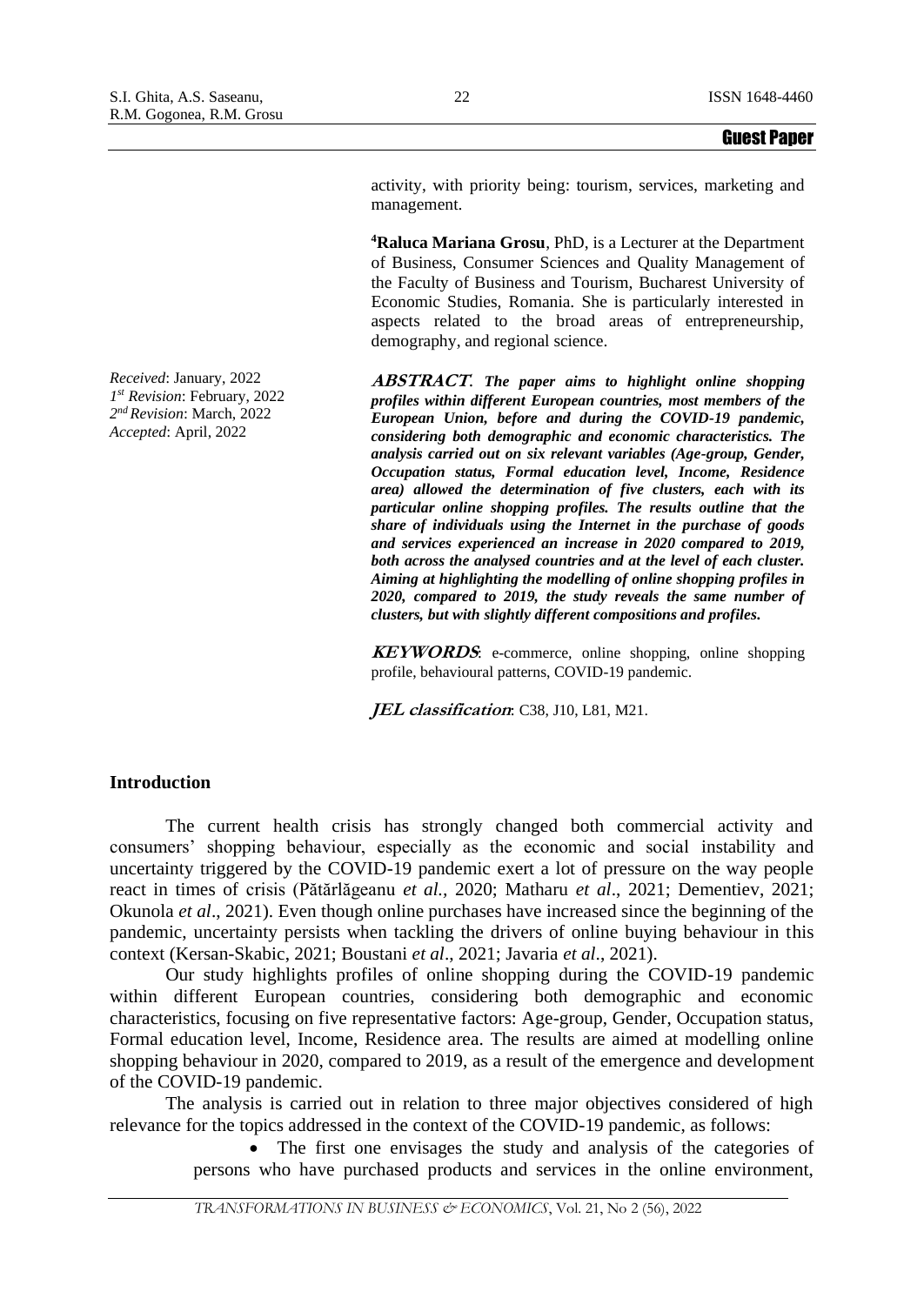taking into account demographic and economic characteristics, in the period before and during the pandemic (more precisely, in the first year of its emergence).

• At the same time, the second objective is to identify clusters, in the form of online shopping patterns within European countries in order to carry out an analysis of their specificity according to the categories of persons that shopped online.

• The third objective is closely related to the development of a comparative analysis of these behaviour patterns in the period before and during the pandemic. This is how the changes occurred between the two periods and the impact of the pandemic on e-commerce activity are aimed to be outlined.

Although there is vast literature on different patterns of consumers of e-commerce services, the novelty of the article consists, first of all, of studying the online shopping profiles in relationship with the COVID-19 pandemic, a topic poorly explored in the scientific literature (Hartono *et al.,* 2021). Moreover, the comparison of the profiles before and after the emergence of the COVID-19 pandemic adds value to the paper. In addition, a novel aspect of the paper consists of the five variables selected for analysis and the countries in which the analysis was performed. Different from other studies that focus on providing online shopping profiles considering industry-related aspects, or psychological factors, as well (Blake, *et al.,* 2007; Mee, Huei, 2015; Khare, 2016), the study presented in this paper takes into account only demographic and economic characteristics. However, studies analysing demographic characteristics in relation to their influence on consumers' inclination and propensity to shop online exist in the scientific literature (Hashim *et al.,* 2009), but focus on other variables or on other countries. In the same context, the originality of the paper is reflected by the clustering method applied to the variables on the sub-categories of the five categories, respectively Agglomerative hierarchical clustering. Furthermore, the paper adds value to both theory and practice by outlining highly relevant information about the modelling of online shopping profiles within the analysed European countries, especially during the pandemic.

In such a context, the present article is structured into three main sections, besides the introduction and conclusions. The next section, dedicated to the literature review, briefly outlines previous works, focusing on the relationship with the variables included in the present analysis. Section 2 highlight the main methodological aspects, presenting the used dataset and detailing the clustering method employed in the processing of variables. Section 3 contains the actual processing and presentation of the results, including three sub-sections: in the first one, a pre- and post-pandemic comparative descriptive analysis of e-commerce activity in the European countries is carried out, while the next two sub-sections outline the main results of the analysis for 2019, respectively 2020. The last section of the article highlights the main conclusions of the analysis and future research trajectories.

### **1. Literature Review**

According to Taylor (2019), e-commerce continues to increase from one year to another in all developed countries and is expected to grow by up to 25% by 2026. While ecommerce plays an increasingly important role in crisis situations, few studies are looking at how the consumer's online buying behaviour evolves in times of crisis. For example, recent studies (Hamilton *et al.,* 2019) developed a labour-based framework in conditions of resource scarcity and economic uncertainty to describe the effects of financial constraints on consumer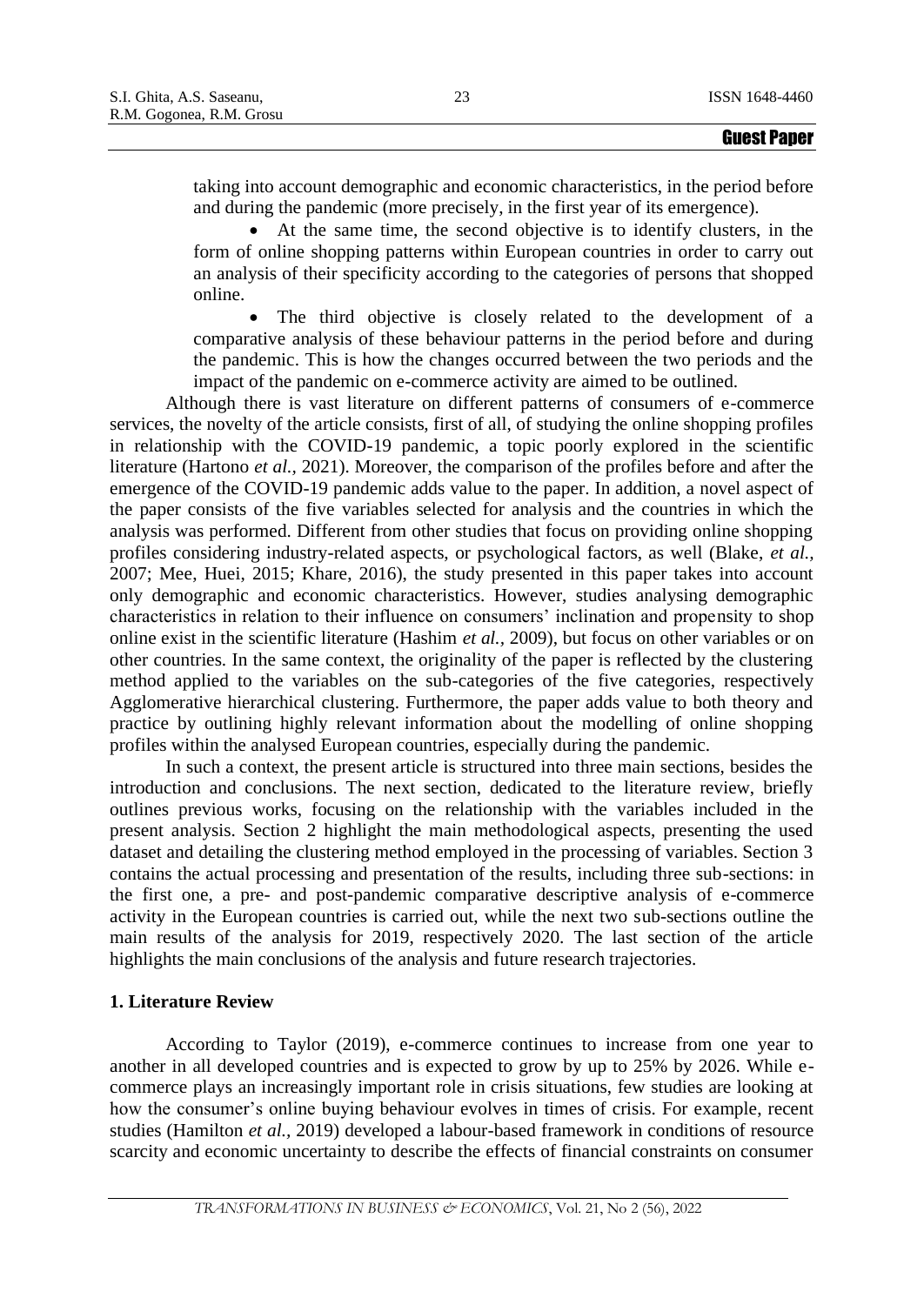behaviour. They demonstrate that, over time, consumer behaviour adapts to operate under restrictive conditions (Jayaraman *et al*., 2020; Metzker *et al*., 2021).

Kim (2020) is using the theory of diffusion of innovation to demonstrate that the pandemic has caused late consumers to start their online purchases. Thus, those who have learned during the pandemic to shop online, may appreciate the convenience and safety of online purchases, and be motivated to continue their online purchases after the pandemic, as well. According to Escursell *et al.* (2021), these late users are, in fact, older consumers. This aspect comes to confirm the theory of Hernández *et al.* (2011), which outlines the following: not gender, age and income are the significant variables in the modelling of online behaviour, but the positive acquisition experience in the online environment.

However, some studies advocate that the gender of the online shopper can lead to differences in the purchase of goods and services online. Thus, Baubonienė and Gulevičiūtė (2015) outline that women are interested in finding products at low prices, while men are motivated by the speed and convenience of online shopping. Regardless of the reasons that lead them to purchase online, the buyer experience must be a positive one in order to increase their confidence in e-commerce.

Over the years, the profile of the online consumer, according to its socio-demographic characteristics, has changed. As illustrated by Agudo-Peregrina *et al.* (2016), a long time ago, the profile of the online consumer was well defined (middle-aged man, from urban areas, with above-average income and high educational attainment), at the moment, it is difficult to establish such a profile. Furthermore, as the current economic environment is characterised by a high degree of complexity and increased dynamism, various unpredictable changes occur in consumers' purchasing behaviour (Tohănean *et al.,* 2020).

### **2. Methodology**

Agglomerative hierarchical clustering is a technique used to group several similar units in terms of the values of the variables that characterise these units, highlighting their common part. The similarity is established by a size called distance, which can be calculated by several mathematical functions.

At the same time, each constituted group of units differs significantly from the other groups. In the present analysis, this method was used for the multicriterial classification of the European countries analysed, according to a series of criteria that characterise the phenomenon of online shopping as intensity, but also as categories of the population who resorted with greater frequency to this method of commerce.

The dataset used in the analysis refers to the indicator entitled *Internet purchases by individuals (Last online purchase: in the last 12 months, % of individuals)*, for 2019 and 2020, for 29 European countries (European Union and non-European Union members). Its values provided by Eurostat are structured/detailed on the criteria presented in the following table (*Table 1*).

The above-mentioned indicator (RA) is determined by Eurostat based on a survey on the use of ICT by firms and individuals, being a way of quantifying the e-commerce activity for individuals, from the perspective of the share of the population who have made online purchases.

Based on the above criteria, an agglomerative hierarchical clustering of the European countries was achieved through a bottom-up algorithm.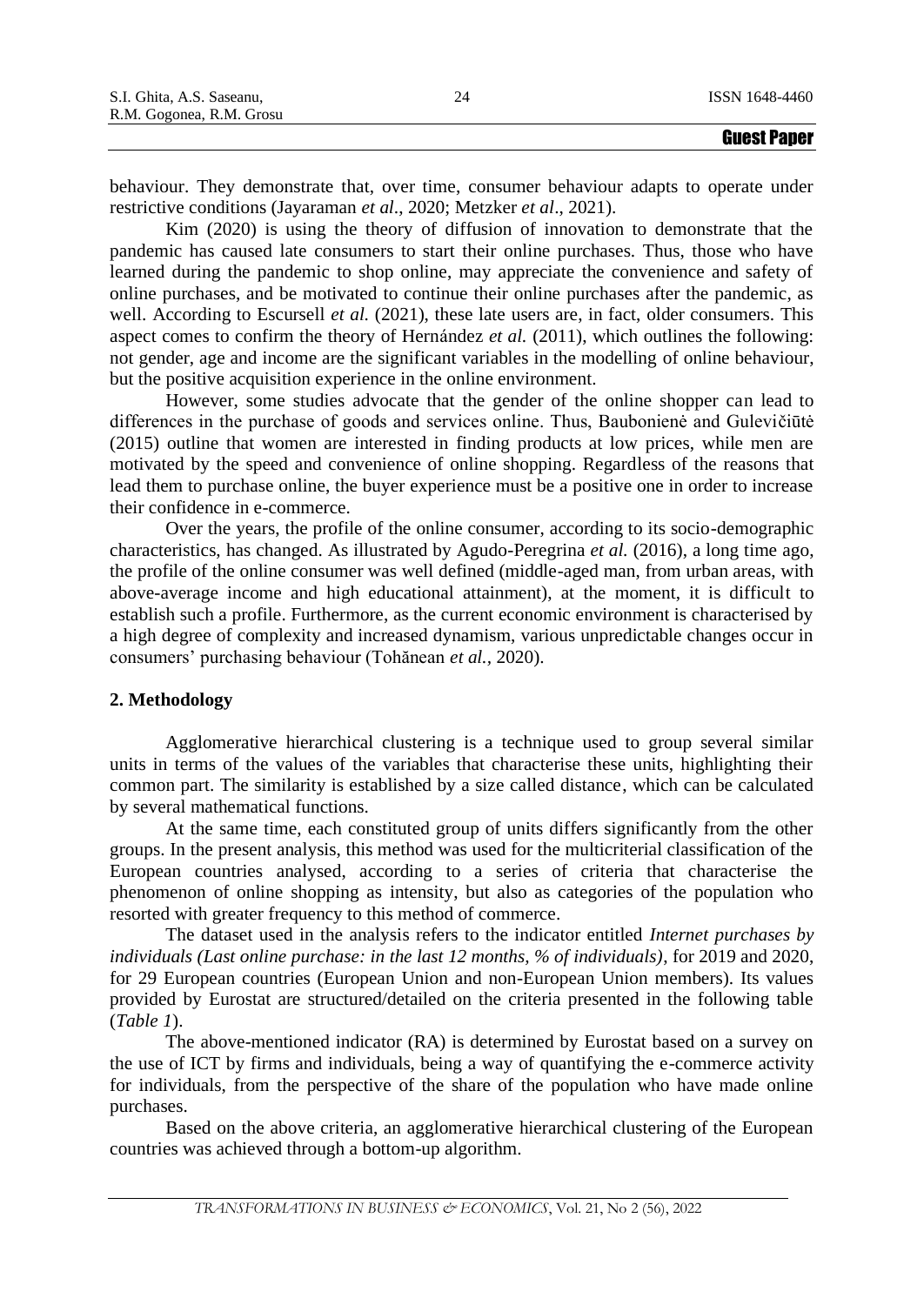| <b>Categories</b>                      |               | <b>Subcategories</b>                                                           |                                |  |  |  |  |
|----------------------------------------|---------------|--------------------------------------------------------------------------------|--------------------------------|--|--|--|--|
| <b>Name</b>                            | <b>Symbol</b> | <b>Name</b>                                                                    | <b>Symbol</b>                  |  |  |  |  |
|                                        |               | Individuals, 16 to 24 years old                                                | $AG_{16-24 years}$             |  |  |  |  |
|                                        |               | Individuals, 25 to 34 years old                                                | AG 25-34 years                 |  |  |  |  |
| Age-group                              | AG            | Individuals, 35 to 44 years old                                                | $AG_{2}$ 35-44 years           |  |  |  |  |
|                                        |               | Individuals, 45 to 54 years old                                                | AG_45-54years                  |  |  |  |  |
|                                        |               | Individuals, 55 to 74 years old                                                | AG_55-74years                  |  |  |  |  |
|                                        |               | Males, 16 to 74 years old                                                      | M                              |  |  |  |  |
| Gender                                 | G             | Females, 16 to 74 years old                                                    | $F_{\rm}$                      |  |  |  |  |
| Occupation                             |               | Individuals aged 25 to 64 who are employees<br>self-employed or family workers | $OS$ <sub><math>E</math></sub> |  |  |  |  |
| status                                 | OS            | Individuals aged 25 to 64 who are retired or<br>other inactive                 | $OS_R/I$                       |  |  |  |  |
|                                        |               | Individuals with no or low formal education                                    | $ED_L$                         |  |  |  |  |
| Formal<br><b>ED</b><br>education level |               | Individuals with medium formal education                                       | ED M                           |  |  |  |  |
|                                        |               | Individuals with high formal education                                         | $ED$ <sub>H</sub>              |  |  |  |  |
|                                        |               | Individual living in a household with income<br>in first quartile              | $IC_1^{st}Q$                   |  |  |  |  |
|                                        |               | Individual living in a household with income<br>in second quartile             | $IC_2^{st}Q$                   |  |  |  |  |
| <b>Income</b>                          | <b>INC</b>    | Individual living in a household with income<br>in third quartile              | $IC_3^{st}Q$                   |  |  |  |  |
|                                        |               | Individual living in a household with income<br>in fourth quartile             | $IC_4st Q$                     |  |  |  |  |
|                                        |               | Individuals living in cities                                                   | RA L                           |  |  |  |  |
| <b>Residence area</b>                  | RA            | Individuals living in towns and suburbs                                        | $RA_T/S$                       |  |  |  |  |
|                                        |               | Individuals living in rural areas                                              | RA R                           |  |  |  |  |

|  | Table 1. Variables included in the cluster analysis |  |  |  |  |
|--|-----------------------------------------------------|--|--|--|--|
|--|-----------------------------------------------------|--|--|--|--|

*Source:* authors' selection, based on Eurostat data (Eurostat, 2019; Eurostat, 2020).

The application of this method is initially based on a matrix that can be written in the form of:

$$
X = \left\|x_{ij}\right\|_{i=\overline{1,n},j=\overline{1,m}}\tag{1}
$$

In this matrix, the two elements targeted in the analysis are identified: the volume of the sample (the European states), denoted by n, and the number of variables involved in clustering, denoted by m.

The process of standardising the elements of the X matrix involves the application of a transformation that is highlighted by the relationship:

$$
z_{ij} = \frac{x_{ij} - \bar{x}_j}{\sigma_j} \tag{2}
$$

The two indicators included in the relationship are determined as follows:

➢ Standard deviation:

$$
\bar{x}_j = \frac{\sum_{i=1}^n x_{ij}}{n}
$$
 (3)

 $(x_{ii} - \overline{x}_{i})^2$ 1 1 2 − −  $=\sqrt{\frac{\sum_{i=1}^{n}}{n}}$ *n*  $\int_{a}^{n}$   $(x_{ii} - \overline{x})$  $\sigma_{j} = \sqrt{\frac{\sum_{i=1}^{j}(\lambda_{ij}-\lambda_{j})}{n-1}}$ 

(4)

Next, the Proximity Matrix is obtained by taking into account the presented relations along with the Euclidian distance (Rotaru *et al.,* 2006). Thus, the relationship for the Proximity Matrix is as follows: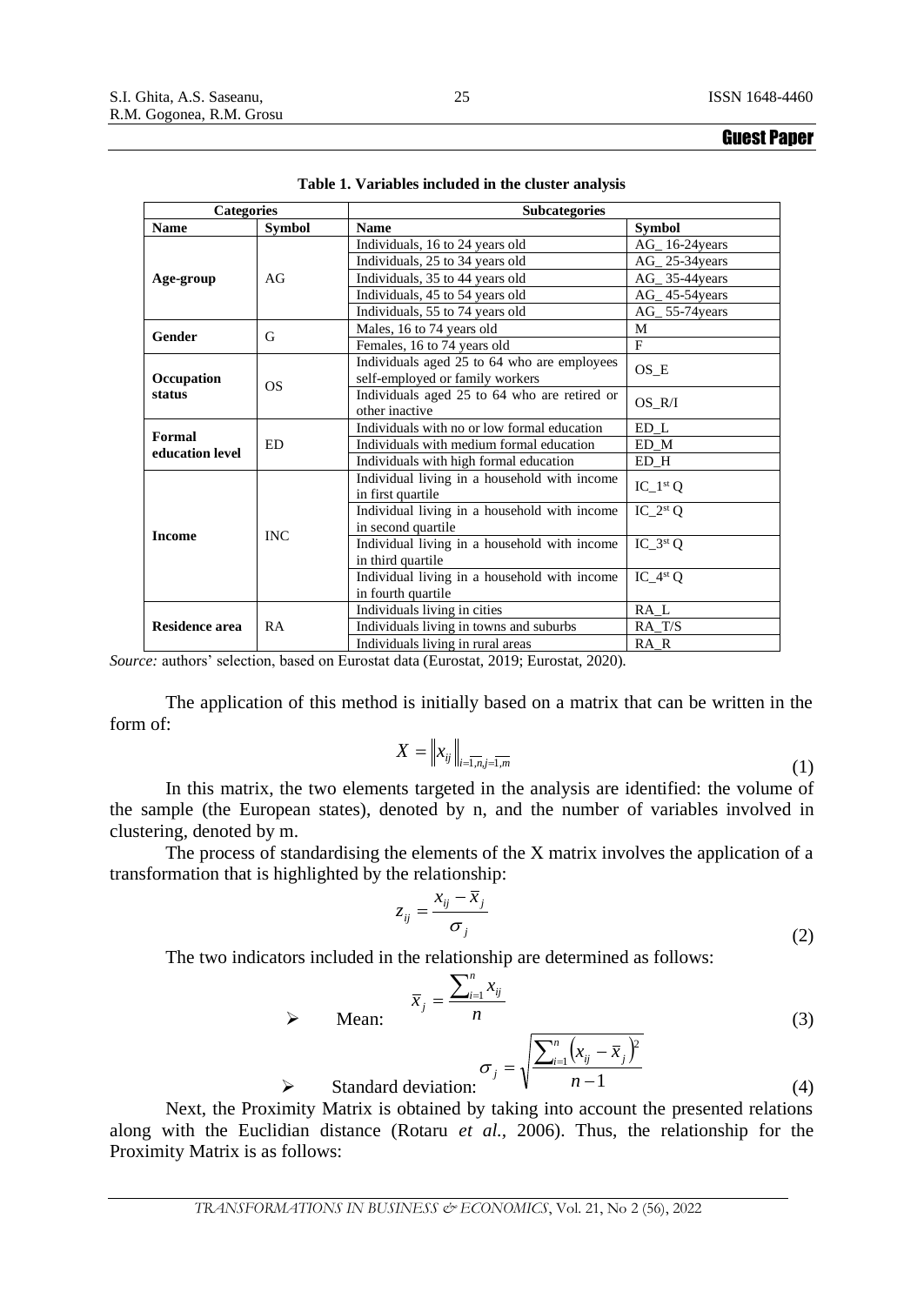$$
Y = \|y_{ij}\|_{i=\overline{1,n},j=\overline{1,m}}, where \quad y_{ij} = \sqrt{\sum_{i=1}^{n} (z_{ik} - z_{ij})^2}, \ j=\overline{1,m}, k=\overline{1,m} \ j \neq i, k \neq i, w_{ii} = 0 \tag{5}
$$

The combination of clusters was achieved using Ward's method, employed in the case of non-alternative quantitative variables, which is based on the clusters' variance and aims to minimise the variation within the clusters (to ensure their homonymity) and to maximise variation, differences between clusters.

Theoretically, the distance between two groups (group A and group B) and an individual element or a group  $x_i$  (Marinoiu, 2016) is defined as follows:

$$
\Delta(A,B) = \sum_{i \in A \cup B} \left\| x_i - m_{A \cup B} \right\|^2 - \sum_{i \in A} \left\| x_i - m_A \right\|^2 - \sum_{i \in B} \left\| x_i - m_B \right\|^2 - \frac{n_{A \cap B}}{n_{A \cup B}} \left\| m_A - m_B \right\|^2 \tag{6}
$$

where,  $m_i$  is considered the middle, and  $n_i$  represents the number of formed clusters  $(i)$ .

The process of validation of the cluster structure required the determination of the best solution. Going through this stage involved determining the Total Sum of Squared Error (TSSE) values. This aspect has been specified for each possible solution (n> 2 clusters). Thus, from a theoretical point of view, as *n* increases, TSSE decreases. This decrease is the result of a reduction in the number of components of each cluster. In this direction, Peeples (2011), state that: "an appropriate cluster solution could be defined as the solution at which the reduction in SSE slows dramatically".

The testing of the significance of a variable's belonging to clusters requires the application of the Hierarchical Clustering method. This consists of testing the homoscedasticity of the data series variances, by applying the Levene test, taking into account the following statistical hypotheses:

*H<sub>0-1</sub>*: The variances do not differ significantly (they are homoscedastic)

$$
\sigma_1^2 = \sigma_2^2 = \sigma_3^2 = \dots = \sigma_r^2
$$
\n
$$
\mathbf{H}_{\text{tot}} \cdot \text{Veriness differs} \text{ is a differently (they are heterogeneous)} \tag{7}
$$

*H*<sub>1</sub>-*I*: Variances differ significantly (they are heteroscedastic).  $\exists \sigma_i^2 \neq \sigma_j^2$ (8)

The continuation of testing the statistical significance for the average values, at the level of each cluster, envisages either the acceptance of the null hypothesis (H0-1) with the application of the ANOVA methodology (the F test) or the acceptance of the alternative hypothesis H1-1 which requires the application of the Welch test (Robust Test of Equality of Means)

In view of the statistics of the Fisher test, it is outlined the following:

$$
F_{\text{stat}} = \frac{\sum_{i=1}^{r} (\bar{x}_i - \bar{x}_0)^2 n_i / df_1}{\sum_{i=1}^{r} \sum_{j=1}^{ni} (x_{ij} - \bar{x}_i)^2 / df_2}
$$
(9)

The tested hypotheses are:

 $H<sub>0-2</sub>$ *:* the belonging of the analysed variable to the clusters is not statistically significant (there is no significant difference between the averages of the analysed variables)

$$
F_{stat} < F_{\alpha,r-1,n-r} \quad \text{equivalent to} \quad \text{Sig.} \, F > \alpha \tag{10}
$$

 $H_1$ -2: the belonging of the analysed variable to the clusters is statistically significant because there is a significant difference between the averages of the analysed variables

$$
F_{stat} > F_{\alpha,r-1,n-r} \quad equivalent \ to \quad Sig.F < \alpha \tag{11}
$$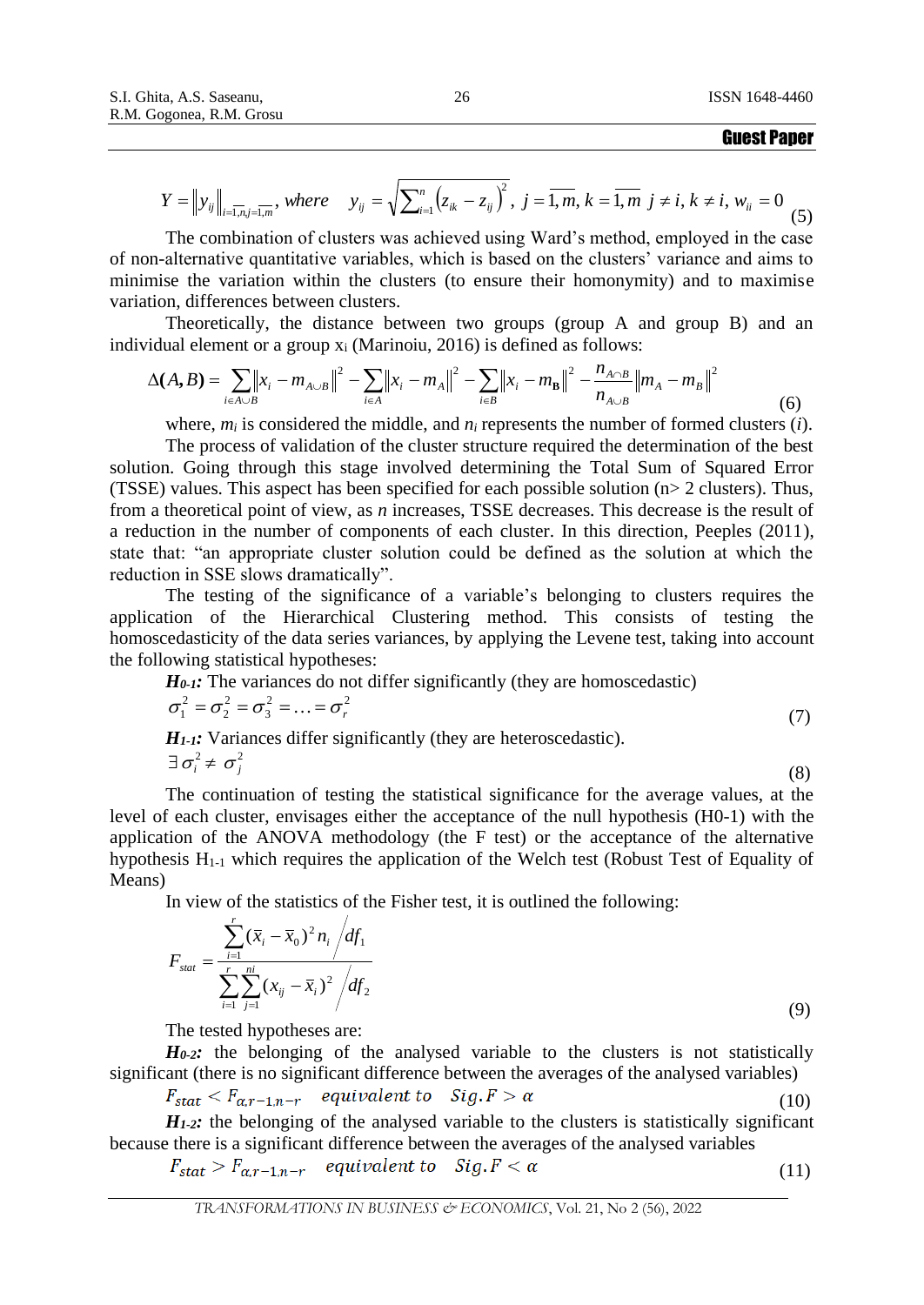|                           | <b>Aussi Bansy</b> |
|---------------------------|--------------------|
| R.M. Gogonea, R.M. Grosu  |                    |
| S.I. Ghita, A.S. Saseanu, | ISSN 1648-4460     |

The means of the variables at the level of each cluster are significantly different given that the  $\text{Sig} < 0.05$ .

The testing of the statistical hypotheses was based on a significance threshold  $\alpha$ =0.05 (Confidence level 95%), and the processing of the data series was accomplished by using the software programs SPSS and Excel.

The results of applying the presented methodology are the 5 clusters of European countries. The conjuncture allowed the definition of one behaviour profile/pattern for each cluster, characterised from the point of view of the population categories that showed a higher predilection for online shopping. The method was applied twice: for 2019 – the year before the COVID-19 pandemic emerged, and for 2020 – the first year of its evolution. Furthermore, the behaviour patterns of the European countries were compared, and, at the same time, a series of changes that occurred in the online shopping profile, especially as a result of the health crisis, were identified.

# **3. Results**

The COVID-19 pandemic has produced a turning point in the use of the virtual environment for carrying out daily activities. Among the activities that during the lockdown periods have moved to the online environment is also the activity of purchasing goods and services; the share of e-commerce in global retail trade increased from 14% in 2019 to 17% in 2020 (UNCTAD, 2021). This activity has been a real incentive for businesses in trade, helping them to survive during the restrictions imposed by the pandemic.

# *3.1 Pre- and Post-pandemic Comparative Descriptive Analysis of E-commerce Activity in European Countries*

In 2020, the year that marked the onset of the pandemic, at the level of the analysed European countries, the share of people aged 16–74 who purchased goods and services through the Internet was 65%, higher by 5% compared to 2019. The analysis of the indicator level in 2020 in territorial profile shows that the developed Northern European countries had the highest values of the indicator – at least 85% (Denmark 89%, Netherlands 87%, Norway 85%), while the South-Eastern European countries, with a lower level of development, recorded values below 40% (Bulgaria 31%, Romania 38%). In Italy, Portugal, Greece, and Cyprus, less than 50% of the population aged 16–74 used the Internet for e-commerce activities (*Figure 1*).

Regarding the increases registered in 2020 compared to 2019, the most spectacular occurred even in the countries that recorded the most modest levels of the indicator, respectively in Romania (+15%). On the other hand, the countries with high values of the indicator were characterised by smaller increases (between 2%–6%).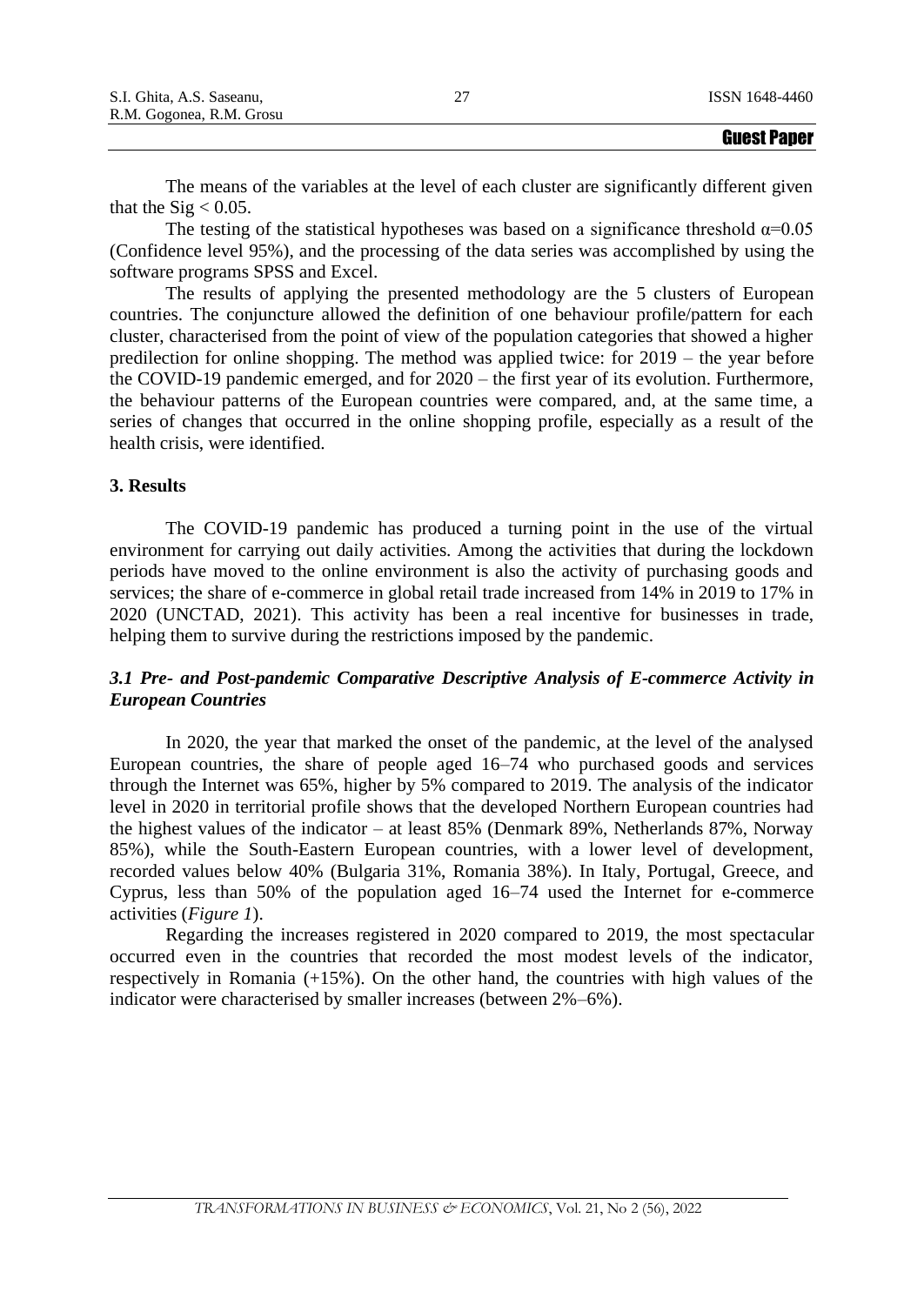

*Source:* created by the authors based on Eurostat data (Eurostat, 2019; Eurostat, 2020).

### *Figure 1.* **Internet purchases by individuals in European countries (2019 and 2020) and relative change 2020/2019 (%)**

Regarding the profile of the consumer of online goods, at the level of the analysed European countries, 83% of young people aged 25–34, 66% of men, 85% of those with higher education, 82% of people with high incomes  $(4<sup>th</sup>$  quartile), and 69% of the inhabitants of large cities, shopped online in 2020.

From the descriptive analysis of the variable *Internet purchases by individuals* in 2019 and 2020, for the 29 countries included in the study, an increase in the average percentage from 57.38% (2019) to 63.48% (2020) can be observed, mostly due to the restrictions imposed by the pandemic which limited the population's movements in order to purchase the necessary goods for a living and imposed the translation of this activity in the virtual environment. The variation of the variable's values decreased in 2020 compared to 2019, with the degree of homogeneity of the countries in terms of this indicator being higher in 2020 (*Table 2*).

| <b>Statistics</b>             |                |                    |                    |  |  |  |
|-------------------------------|----------------|--------------------|--------------------|--|--|--|
|                               |                | Int_purchases_2019 | Int_purchases_2020 |  |  |  |
|                               | <b>Valid</b>   | 29                 | 29                 |  |  |  |
| N                             | <b>Missing</b> | $\Omega$           | $\Omega$           |  |  |  |
| <b>Mean</b>                   |                | 57.3793            | 63.4828            |  |  |  |
| <b>Median</b>                 |                | 58,0000            | 63,0000            |  |  |  |
| Mode                          |                | 39.00              | 63.00              |  |  |  |
| <b>Std. Deviation</b>         |                | 18.25301           | 16.53918           |  |  |  |
| <b>Variance</b>               |                | 333.172            | 273.544            |  |  |  |
| <b>Skewness</b>               |                | $-.281$            | $-.258$            |  |  |  |
| <b>Std. Error of Skewness</b> |                | .434               | .434               |  |  |  |
| <b>Kurtosis</b>               |                | $-.836$            | $-.833$            |  |  |  |
| <b>Std. Error of Kurtosis</b> |                | .845               | .845               |  |  |  |
| Range                         |                | 62.00              | 58.00              |  |  |  |
| <b>Minimum</b>                |                | 22.00              | 31.00              |  |  |  |
| <b>Maximum</b>                |                | 84.00              | 89.00              |  |  |  |

#### **Table 2. Descriptive analysis results**

*Source:* created by the authors based on Eurostat data (Eurostat, 2019; Eurostat, 2020).

28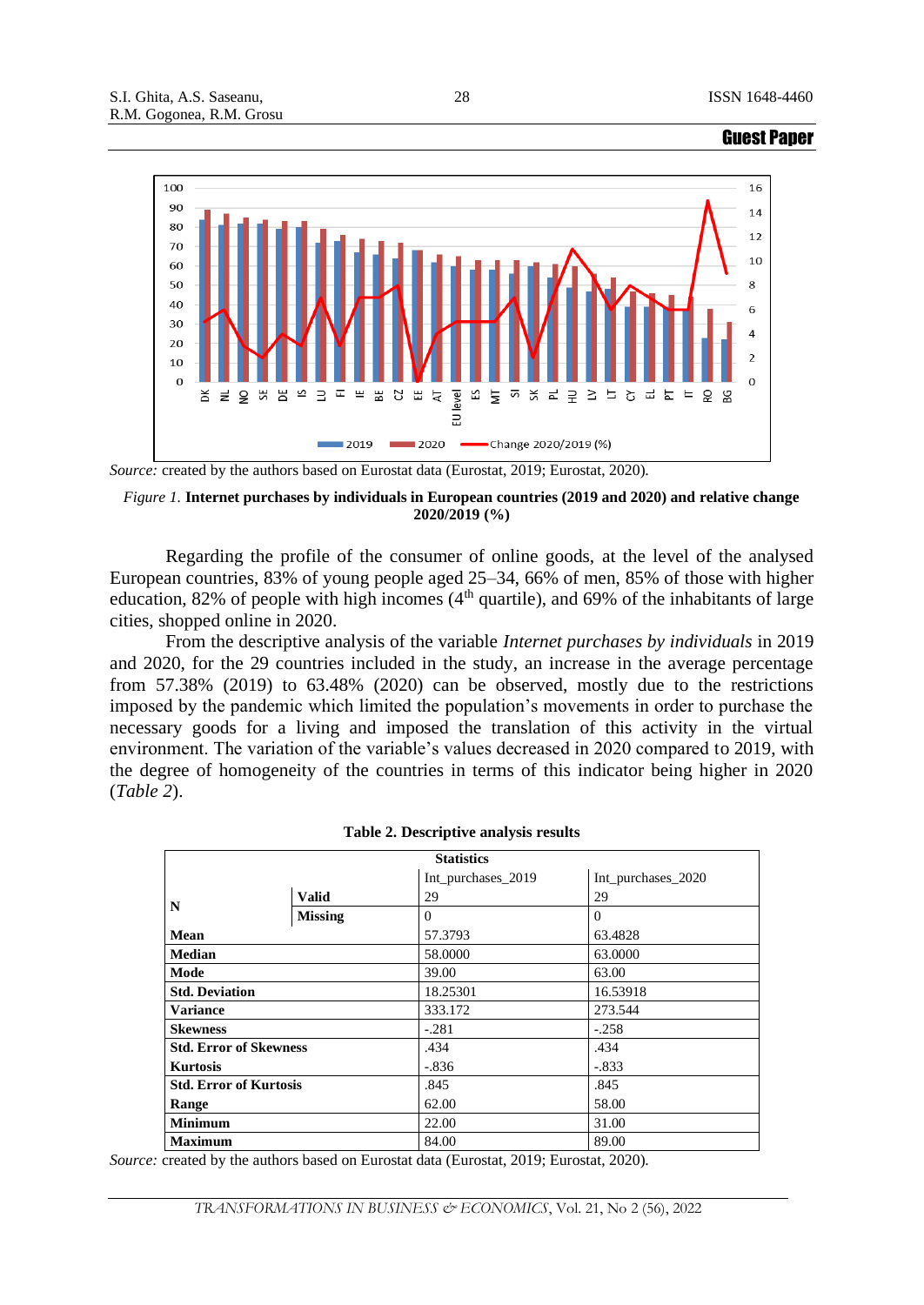The distribution of the analysed European countries by the degree of using the Internet for online shopping is a normal one, with greater proximity to normality in 2020, and a slight negative skewness that reflects a predominance of high values (above average) of the variable. (*Figure 2a* and *Figure 2b, Table 3*)





*Source:* created by the authors based on Eurostat data (Eurostat, 2019; Eurostat, 2020).

*Figure 2a.* **Histogram - 2019**

*Source:* created by the authors based on Eurostat data (Eurostat, 2019; Eurostat, 2020).

*Figure 2b.* **Histogram - 2020**

|                    |                  | Kolmogorov-Smirnov <sup>a</sup> |         | <b>Shapiro-Wilk</b> |    |      |
|--------------------|------------------|---------------------------------|---------|---------------------|----|------|
|                    | <b>Statistic</b> | df                              | Sig.    | <b>Statistic</b>    | df | Sig. |
| Int purchases 2019 | .089             | 29                              | $200*$  | .954                | 29 | .236 |
| Int_purchases_2020 | 088              | 29                              | $200^*$ | .962                | 29 | .361 |

**Table 3 Tests of Normality**

*Notes:* \*. This is a lower bound of the true significance; a. Lilliefors Significance Correction.

*Source:* created by the authors based on Eurostat data (Eurostat, 2019; Eurostat, 2020).

In 2021, the Internet continued to be used to a greater extent in the acquisitions of goods and services but the increases have been less spectacular than in the previous year. If most countries have registered increases in the level of the indicator, in a few countries, decreases were registered (for example, Germany – 7%, Austria – 3%). Despite this, experts believe that the upward trend of e-commerce will continue in the post-pandemic period, at a faster pace than in the pre-pandemic period.

# *3.2 Clusters Structure – 2019*

The hierarchical analysis of the clusters, by applying the Ward cluster method, was based on minimising the variance within each cluster (the similarity of the response variables was measured by the Squared Euclidean Distance), using as clustering criteria the aforementioned variables (19 subcategories), for the years 2019 and 2020.

The purpose of the analysis is to group the selected European countries according to the similarities of the studied variables, in order to identify patterns of behaviour from the point of view of the profile of internet users for the purchase of products and services, in the first year of the pandemic and in the previous one. The analysis allows the notification of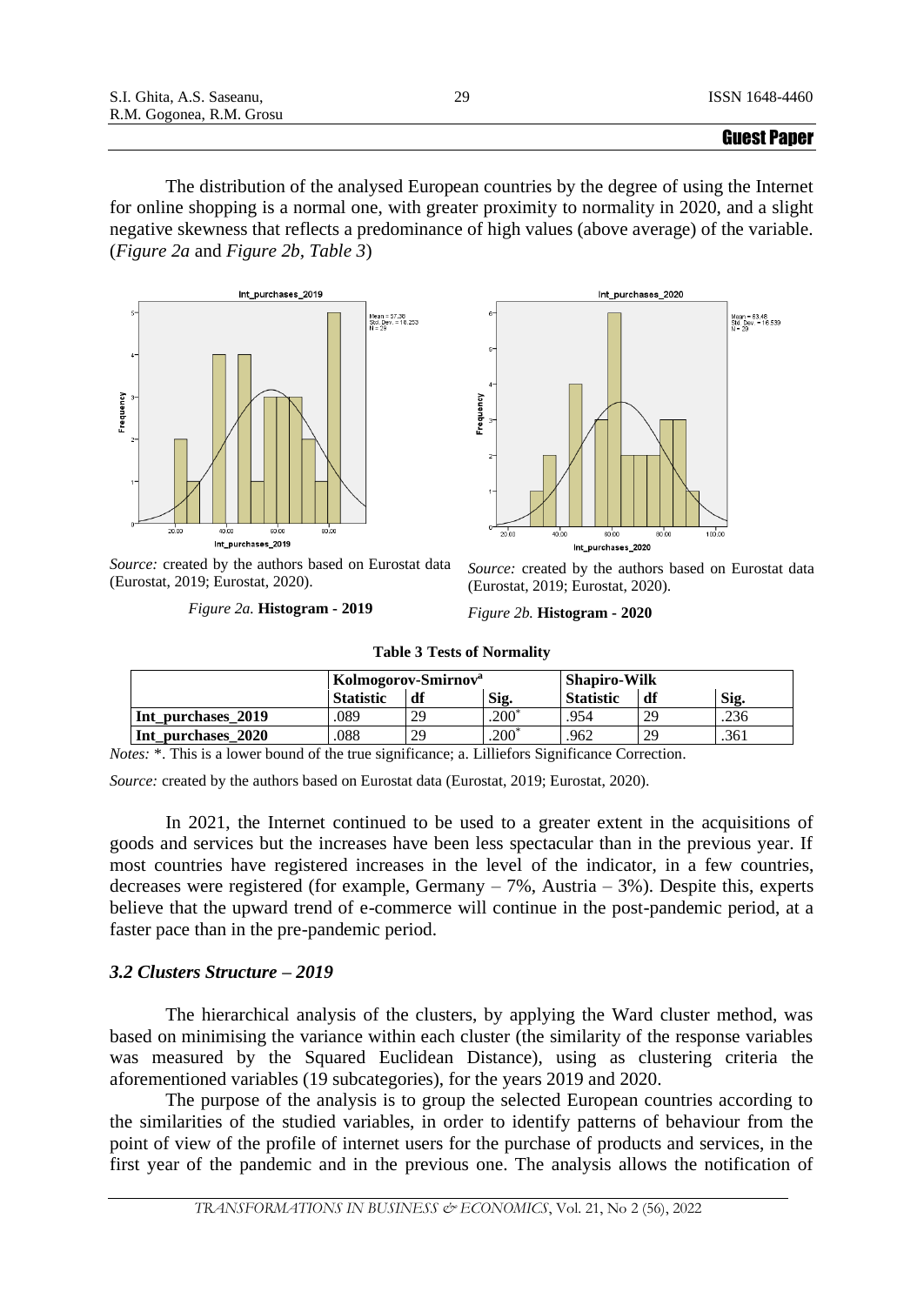changes in the profile of Internet users who shop online that have occurred as a result of the emergence and development of the COVID-19 pandemic. There is no need to standardise the variables, as all the bundling criteria are expressed in the same unit of measurement.



*Source:* created by the authors based on Eurostat data (Eurostat, 2019).



Following the analysis, in 2019, 5 clusters of European countries were identified, depending on the profile of people who shopped online via the Internet. This is outlined in the dendrogram (*Figure 3*) and *Table 4*.

### **Table 4. Cluster structure - 2019**

| <b>Cluster</b> | <b>European Countries - 2019</b>                                            |
|----------------|-----------------------------------------------------------------------------|
| Cluster 1      | Bulgaria, Romania, North Macedonia                                          |
| Cluster 2      | Greece, Cyprus, Portugal, Italy                                             |
| Cluster 3      | Luxembourg, Finland, Denmark, Netherlands, Sweden, Germany, Iceland, Norway |
| Cluster 4      | Austria, Slovakia, Spain, the Czech Republic, Ireland, Belgium, Estonia     |
| Cluster 5      | Poland, Slovenia, Malta, Latvia, Lithuania, Croatia, Hungary                |

*Source:* created by the authors based on Eurostat data (Eurostat, 2019).

The determination of the composition of the clusters is followed by the testing of the hypothesis regarding the non-existence of significant differences between the values of the dispersions of the data series obtained through the grouping into the five clusters  $(H_{0,1})$ . This testing is based on the application of Levene's Test (*Table 5*).

Considering that, after testing, all Sig. F values are higher than the significance level of 0.05 (probability of guaranteeing the results is 95%), the null hypothesis H0\_1 (of homoscedasticity) is accepted.

Next, the belonging to a cluster of the variables utilised as being statistically significant as in between their means there is a significant difference, is tested (Robustness Test).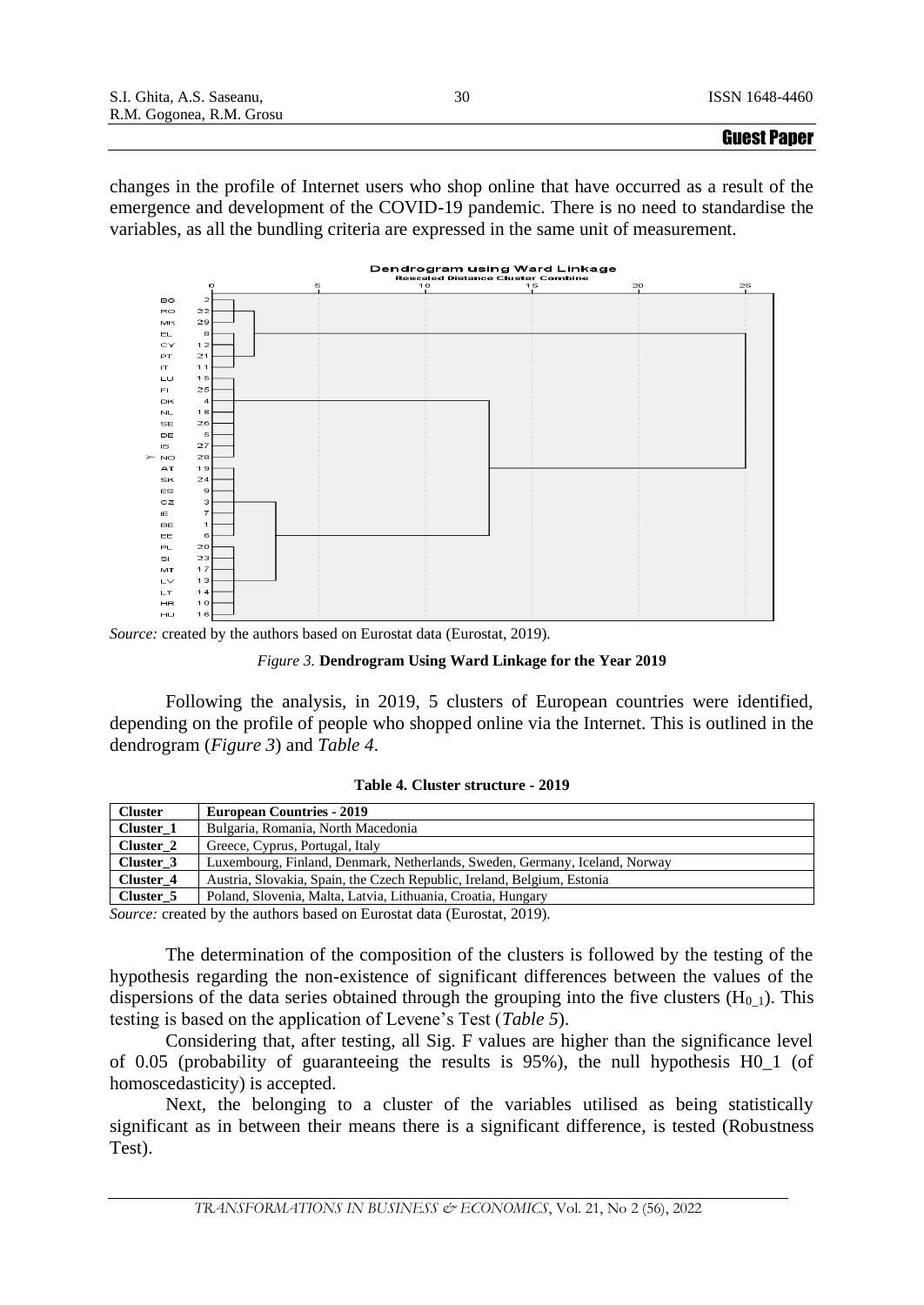| <b>Variables</b>                  | df1            | df2 | <b>Levene Statistic</b> | Sig F |
|-----------------------------------|----------------|-----|-------------------------|-------|
| AG 16-24                          | $\overline{4}$ | 24  | 1.358                   | .278  |
| AG 25-34                          | $\overline{4}$ | 24  | 1.616                   | .203  |
| $AG_{-}$ 35-44                    | $\overline{4}$ | 24  | .443                    | .776  |
| $AG_{-}$ 45-54                    | $\overline{4}$ | 24  | 1.234                   | .323  |
| AG 55-74                          | $\overline{4}$ | 24  | 1.373                   | .273  |
| М                                 | $\overline{4}$ | 24  | 2.301                   | .088  |
| F                                 | $\overline{4}$ | 24  | 1.114                   | .373  |
| $OS$ <sub>E</sub>                 | 4              | 24  | 1.468                   | .243  |
| OS R/I                            | $\overline{4}$ | 24  | 1.774                   | .167  |
| ED L                              | $\overline{4}$ | 24  | 1.344                   | .283  |
| ED M                              | $\overline{4}$ | 24  | .998                    | .428  |
| ED H                              | $\overline{4}$ | 24  | 8.477                   | .000  |
| $IC_1^{st}Q$                      | $\overline{4}$ | 24  | .224                    | .922  |
| $IC_2^{st}Q$                      | $\overline{4}$ | 24  | 1.661                   | .192  |
| $IC_3stQ$                         | $\overline{4}$ | 24  | 1.746                   | .173  |
| $\overline{IC}$ 4 <sup>st</sup> Q | $\overline{4}$ | 24  | 1.263                   | .312  |
| RA L                              | $\overline{4}$ | 24  | 2.115                   | .110  |
| RA T/S                            | $\overline{4}$ | 24  | .777                    | .551  |
| RA R                              | 4              | 24  | .402                    | .806  |

**Table 5. Test of Homogeneity of Variances – 2019**

*Source:* created by the authors based on Eurostat data (Eurostat, 2019).

The results of applying the robustness test to the variable data of 2019 (*Table 6*) reveal that the averages of the variables at the level of each cluster differ significantly as all the Sig. values are lower than the level of significance of 0.05. This result very clearly highlights the belonging of each variable to the determined clusters.

|                                                  |                              | Welch          |                 |      | <b>Brown-Forsythe</b>        |                |                 |      |  |
|--------------------------------------------------|------------------------------|----------------|-----------------|------|------------------------------|----------------|-----------------|------|--|
| <b>Variables</b>                                 | <b>Statistic<sup>a</sup></b> | df1            | df <sub>2</sub> | Sig. | <b>Statistic<sup>a</sup></b> | df1            | df <sub>2</sub> | Sig. |  |
| AG 16-24                                         | 41.427                       | $\overline{4}$ | 8.844           | .000 | 39.061                       | $\overline{4}$ | 18.392          | .000 |  |
| $25 - 34$<br>$\mathbf{A} \mathbf{G}$             | 80.704                       | 4              | 8.024           | .000 | 71.948                       | $\overline{4}$ | 9.354           | .000 |  |
| AG 35-44                                         | 167.950                      | $\overline{4}$ | 10.016          | .000 | 106.470                      | $\overline{4}$ | 21.354          | .000 |  |
| $AG$ 45-54                                       | 215.871                      | 4              | 9.776           | .000 | 172.396                      | $\overline{4}$ | 20.835          | .000 |  |
| AG 55-74                                         | 104.304                      | $\overline{4}$ | 10.723          | .000 | 128.111                      | $\overline{4}$ | 18.592          | .000 |  |
| М                                                | 187.560                      | 4              | 9.008           | .000 | 165.257                      | 4              | 11.806          | .000 |  |
| $\mathbf{F}$                                     | 136.750                      | 4              | 9.193           | .000 | 113.069                      | $\overline{4}$ | 20.684          | .000 |  |
| OS E                                             | 101.571                      | 4              | 8.279           | .000 | 99.667                       | $\overline{4}$ | 7.413           | .000 |  |
| OS R/I                                           | 62.939                       | $\overline{4}$ | 9.503           | .000 | 89.551                       | $\overline{4}$ | 21.636          | .000 |  |
| ED L                                             | 74.559                       | 4              | 11.266          | .000 | 61.981                       | 4              | 19.633          | .000 |  |
| ED M                                             | 48.691                       | 4              | 8.070           | .000 | 32.595                       | $\overline{4}$ | 12.627          | .000 |  |
| ED_H                                             | 73.375                       | $\overline{4}$ | 8.419           | .000 | 45.535                       | $\overline{4}$ | 10.783          | .000 |  |
| $IC_1^{st}$ <sup><math>\overline{O}</math></sup> | 47.752                       | 4              | 9.107           | .000 | 58.005                       | $\overline{4}$ | 20.935          | .000 |  |
| $IC_2^{st}O$                                     | 221.480                      | $\overline{4}$ | 10.082          | .000 | 55.308                       | $\overline{4}$ | 12.175          | .000 |  |
| $IC_3st O$                                       | 45.154                       | 4              | 7.935           | .000 | 35.515                       | 4              | 11.897          | .000 |  |
| $IC_4^{st}$ <sup>Q</sup>                         | 23.896                       | 4              | 8.052           | .000 | 29.936                       | 4              | 9.042           | .000 |  |
| RA L                                             | 259.444                      | 4              | 10.683          | .000 | 182.041                      | $\overline{4}$ | 21.930          | .000 |  |
| RA T/S                                           | 70.679                       | 4              | 9.019           | .000 | 77.092                       | $\overline{4}$ | 16.312          | .000 |  |
| RA R                                             | 92.851                       | 4              | 8.978           | .000 | 97.482                       | $\overline{4}$ | 16.597          | .000 |  |

**Table 6. Robust Tests of Equality of Means – 2019**

*Source:* created by the authors based on Eurostat data (Eurostat, 2019).

Further on, a detailed analysis of these belongings is accomplished through the average values of the variables per country, at the level of 2019.

*Tables 7* and *8* outline a detailed characterisation of the obtained clusters, which present as many models of consumer behaviour in the e-commerce activity for 2019,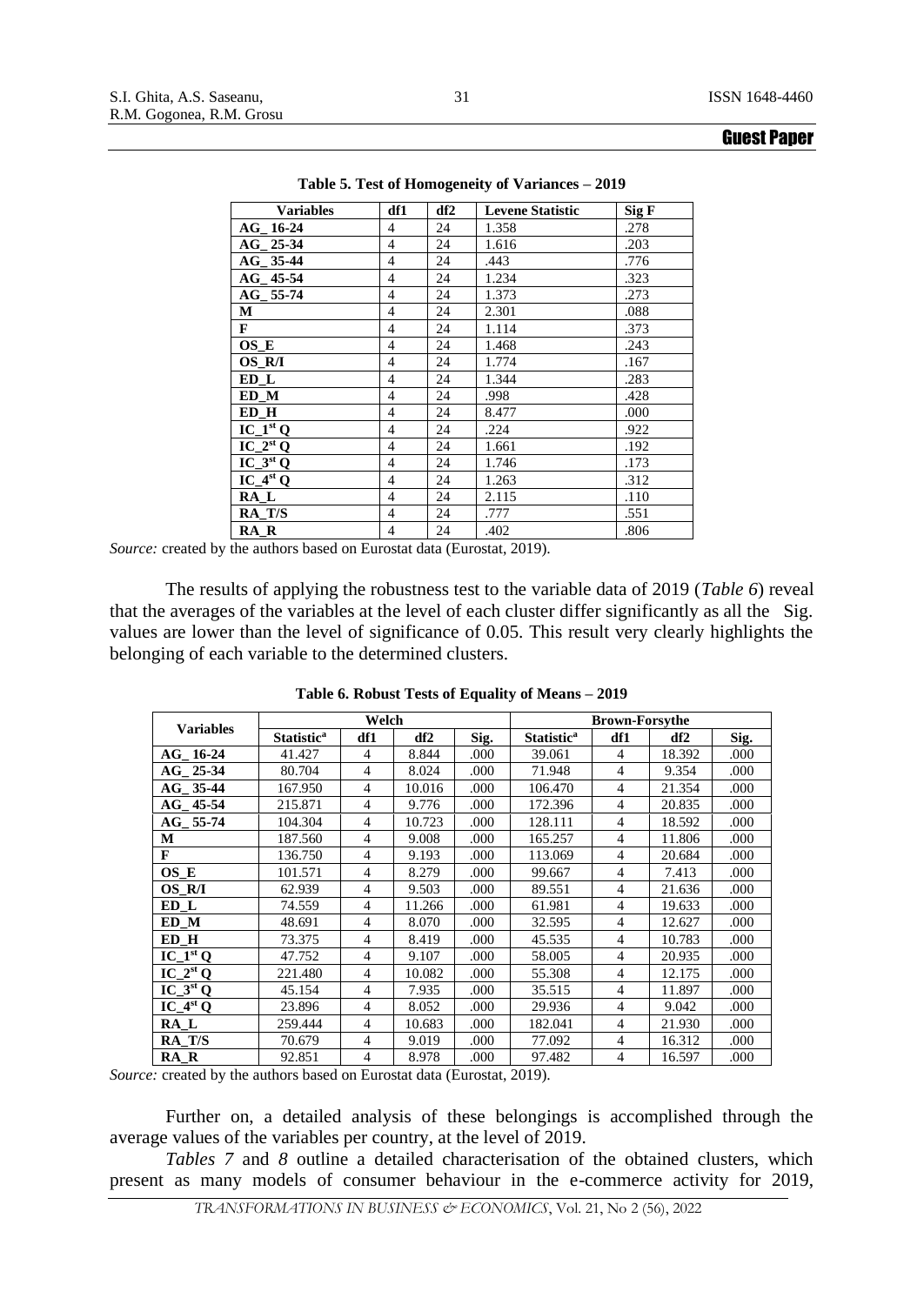reflecting the usual situation, when the economy and society were in a state of normality before the pandemic took over.

|                |           |           | $AG$ (years) |           | OS        |       | G      |       |       |
|----------------|-----------|-----------|--------------|-----------|-----------|-------|--------|-------|-------|
| <b>Cluster</b> | $16 - 24$ | $25 - 34$ | $35 - 44$    | $45 - 54$ | $55 - 74$ | OS E  | OS R/I | M     |       |
| Cluster 1      | 38.67     | 42.00     | 30.33        | 21.33     | 7.33      | 33.00 | 11.00  | 25.00 | 25.00 |
| Cluster 2      | 57.00     | 60.25     | 52.25        | 36.00     | 15.25     | 48.00 | 18.50  | 40.75 | 36.75 |
| Cluster 3      | 85.38     | 91.25     | 89.50        | 83.88     | 61.00     | 87.50 | 68.38  | 80.00 | 78.63 |
| Cluster 4      | 80.86     | 83.43     | 77.43        | 65.14     | 35.43     | 73.43 | 47.00  | 63.57 | 63.57 |
| Cluster 5      | 73.57     | 76.57     | 65.71        | 48.43     | 21.43     | 61.71 | 29.71  | 51.43 | 50.57 |
| <b>OVERALL</b> | 67.09     | 70.70     | 63.05        | 50.96     | 28.09     | 60.73 | 34.92  | 52.15 | 50.90 |
| <b>MEAN</b>    |           |           |              |           |           |       |        |       |       |

**Table 7. Age-groups, Gender, Occupation status (%, 2019)**

*Source:* created by the authors based on Eurostat data (Eurostat, 2019).

**Table 8. Education, Income, Residence Area (%, 2019)**

|                        |       | ED.   |       |         |         | IC.            | RA      |       |        |       |
|------------------------|-------|-------|-------|---------|---------|----------------|---------|-------|--------|-------|
| <b>Cluster</b>         | ED L  | ED M  | ED H  | $1st$ O | $2nd$ O | $3^{\rm rd}$ O | $4th$ O | RA C  | RA T/S | RA R  |
| Cluster 1              | 9.00  | 24.67 | 46.67 | 11.67   | 14.67   | 27.00          | 38.00   | 28.67 | 25.67  | 19.67 |
| Cluster 2              | 14.50 | 43.25 | 65.50 | 17.75   | 25.50   | 37.00          | 48.00   | 43.00 | 37.50  | 31.75 |
| Cluster 3              | 67.25 | 79.50 | 89.63 | 68.38   | 76.13   | 84.25          | 88.25   | 81.75 | 77.88  | 77.63 |
| Cluster 4              | 42.14 | 62.71 | 81.86 | 41.71   | 51.43   | 66.29          | 80.57   | 66.57 | 63.14  | 60.57 |
| Cluster 5              | 30.57 | 48.29 | 74.71 | 25.14   | 40.14   | 55.00          | 68.71   | 54.57 | 53.29  | 45.71 |
| <b>OVERALL</b><br>MEAN | 32.69 | 51.68 | 71.67 | 32.93   | 41.57   | 53.91          | 64.71   | 54.91 | 51.49  | 47.07 |

*Source:* created by the authors based on Eurostat data (Eurostat, 2019).

**Cluster 1**: The countries in this cluster (countries with a lower level of development) have the lowest shares of the population that use the Internet to purchase goods and services, for all structuring criteria (age, occupational status, gender, education, income, residence environment), well below the general average for all European countries. Only 7% of the elderly (55-74 years) use these services for this purpose, 4 times less than the general average. This is not a surprising fact as, usually, in such countries, especially in those with a communist background, persons aged over 50 tend to have a lower level of digital literacy, especially when compared to their younger counterparts (Dragusin *et al.,* 2015). In terms of occupational status, only a third of employees and one in 9 inactive people shop online. By gender, only a quarter of men and women use the Internet for shopping, half of the European average. Only 9% on average of the population with a low level of education and less than 50% of the higher educated population have turned to such services. In terms of income, on average,  $11.67\%$  – respectively, 3 times fewer people living in low-income families – shop via the Internet, compared to the total average levels. At the same time, fewer than one in three people living in major cities and under one in five people in rural areas shop online.

**Cluster 2:** Encompasses the Southern European countries. Over half of the young and adult population of the countries in this cluster use the Internet for shopping, about 10% below the overall average; the shares decrease dramatically after the age of 45. As an occupational status, quite low shares (less than 50% of employees aged 25–64 years and less than 20% of those inactive or withdrawn from the labor market) use the Internet for shopping – below the general average. In terms of gender, quite low weights compared to the average levels are encountered in both genders, slightly superior in the masculine to the feminine. In terms of education, the population involved in e-commerce activities has quite low shares compared to the average levels, at all levels of education, but the average values of the cluster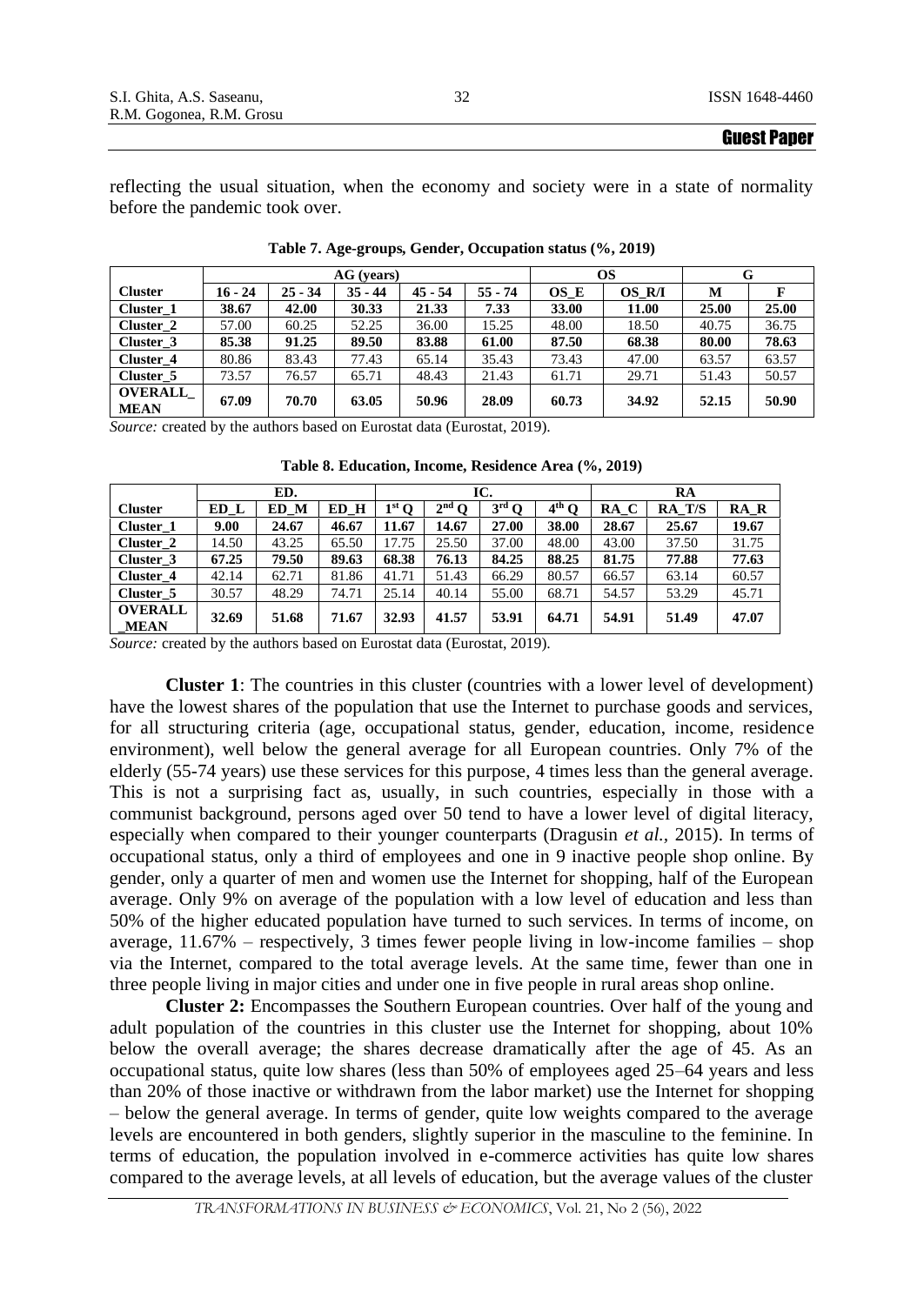approach the general averages of the sample of countries as the level of education increases. By income categories, between 17.75% and 48% of the population uses the Internet for ecommerce, quite low shares compared to other clusters in all income groups. The inhabitants of the big cities shop through the Internet in a higher share (although less than 50%) than those in rural areas (less than a third).

**Cluster 3** includes the developed countries in Northern Europe, which have the largest shares of the population purchasing products and services online at all structuring criteria. Thus, online shoppers have the following characteristics:

• Over 80% of people aged 16–54 years shop online. This is the only cluster with wide involvement of the elderly population (55–74 years) in online shopping (with an average of 61%).

• Over 80% of people in employment shop online. This is the only cluster with more than 50% in the case of those inactive or withdrawn from the labour market (close to 70%, double the general average) that shop online.

• About 80% of men and women (slightly higher weighting in the case of the former) shop online, exceeding the general averages by 30%.

• More than two-thirds of the low-educated population use online services to shop, more than double the overall average levels. The positive differences between the averages of this cluster and the general one fade with the increase in the level of education. Almost 90% of people with higher education have shopped online in the last 12 months.

• This is the only cluster in which even low-income individuals use the Internet for shopping in a large proportion (68.38%, more than 2 times higher than the overall average percentage), while about 90% of those with the highest incomes do so.

• 81.75% of the inhabitants of large cities and 77.63% of those of rural areas shop online.

**Cluster 4** is a rather heterogeneous cluster in terms of the countries included, with a different level of development, and location in different areas of Europe, nevertheless, it ranks second with quite high levels of Internet usage in the purchase of products and services at all clustering criteria; the cluster averages in all criteria are superior to the general averages. Thus, e-commerce consumers have the following common characteristics: there are almost three-quarters of employees and just under 50% of those withdrawn or inactive in the labour market; equal proportions (just over 63%) for the two genders; less than 50% of citizens with a lower level of education and over 80% of those with higher education; just over 40% of those living in low-income households shop online, with the percentage doubling for those with the highest incomes; between 60%-66% of those who live in rural areas, small towns and suburbs, as well as in major cities shop online.

**Cluster 5** includes less developed countries, former socialist countries. Usually, the means of this cluster have values close to the general averages, at the European level, with differences of opposite signs. The shares of the population up to 44 years old who shop online are higher for the countries in this cluster (on average) than the general average shares, while in the case of those over 45 years old, the shares are lower than the general averages. The share of employed persons who use such services is slightly higher than the general one (61.71%), while the share of retired or inactive people in the labour market is lower than the general one (below 30%). On average, about half of the men and women in these countries shop online (values very close to the general averages). The average percentages of people with lower or middle education in these countries are slightly lower than the general European

33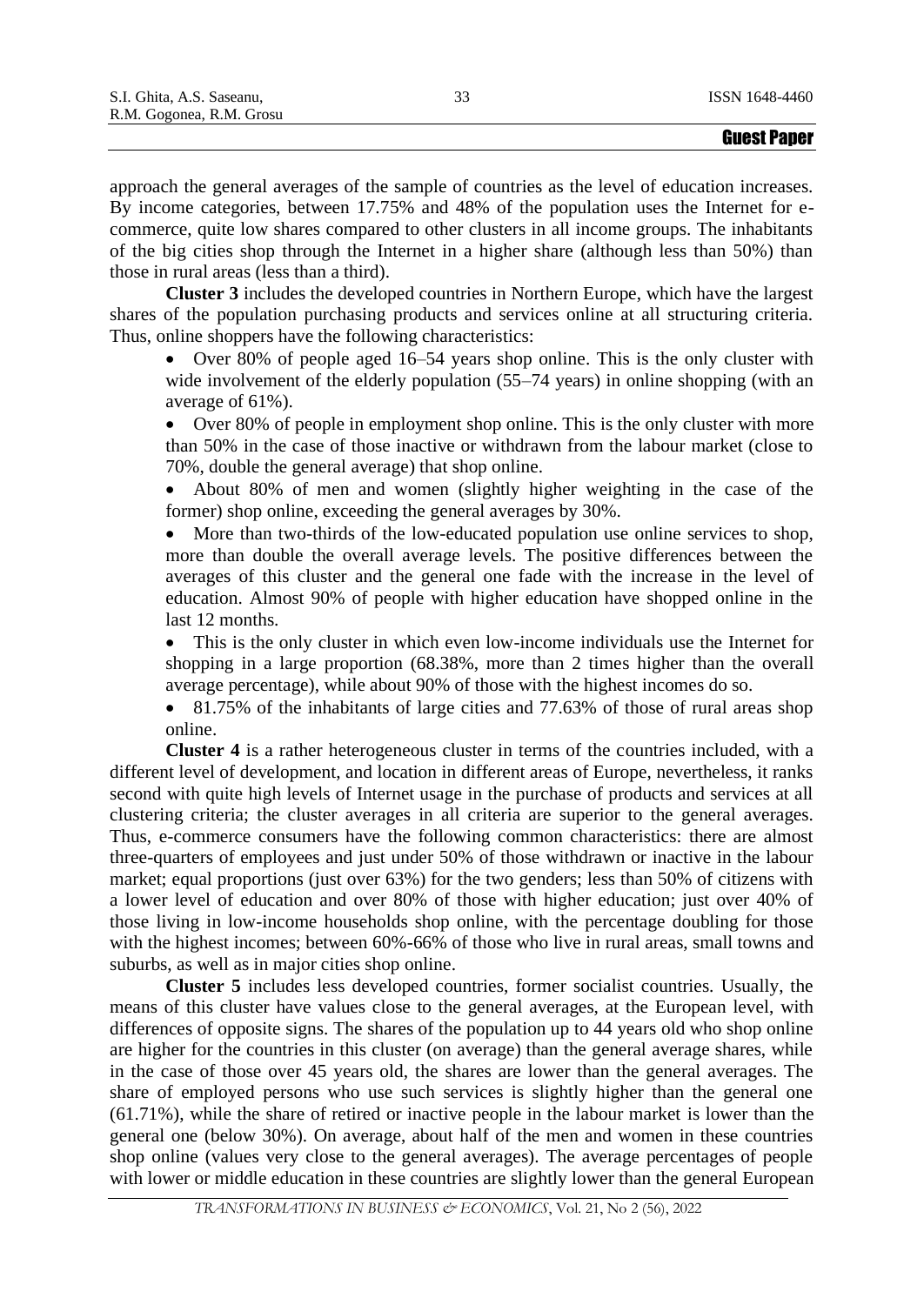|                           | <b>Guest Paper</b> |
|---------------------------|--------------------|
| R.M. Gogonea, R.M. Grosu  |                    |
| S.I. Ghita, A.S. Saseanu, | ISSN 1648-4460     |

averages, while in the case of people with higher education the shares are higher. If in the case of people living in lower-income households (below the median income) the shares of those who shop online are below the general averages, for those with incomes above the median, the percentages are above the general averages.

# *3.3 Clusters Structure – 2020*

The COVID-19 pandemic brought substantial changes in online shopping behaviour, the most visible one being the increase in online purchases. This statement is substantiated by the results obtained through the present analysis for the year 2020 compared to 2019, as further presented.

Studying the dendrogram for 2020 (*Figure 4*) it can be observed that the 29 European countries included in the analysis can be grouped also into five clusters that are presented in detail, by component, in *Table 9*.



*Source:* created by the authors based on Eurostat data (Eurostat, 2020).

| Figure 4. Dendrogram Using Ward Linkage for the Year 2020 |  |  |  |
|-----------------------------------------------------------|--|--|--|
|                                                           |  |  |  |

**Table 9. Cluster structure - 2020**

| <b>Cluster</b> | <b>European Countries - 2020</b>                                                       |
|----------------|----------------------------------------------------------------------------------------|
| Cluster 1      | Bulgaria, Romania, North Macedonia, Italy                                              |
| Cluster 2      | Greece, Cyprus, Portugal                                                               |
| Cluster 3      | Luxembourg, Finland, Denmark, Netherlands, Sweden, Germany, Iceland, Norway, Ireland   |
| Cluster 4      | Belgium, the Czech Republic, Estonia                                                   |
| Cluster 5      | Poland, Slovenia, Malta, Latvia, Lithuania, Croatia, Hungary, Austria, Slovakia, Spain |
|                |                                                                                        |

*Source:* created by the authors based on Eurostat data (Eurostat, 2020).

The application of Levene's test to test the hypothesis related to the non-existence of significant differences in the values of the data series dispersions represents the next step necessary for the analysis specific to the year 2020 (*Table 10*).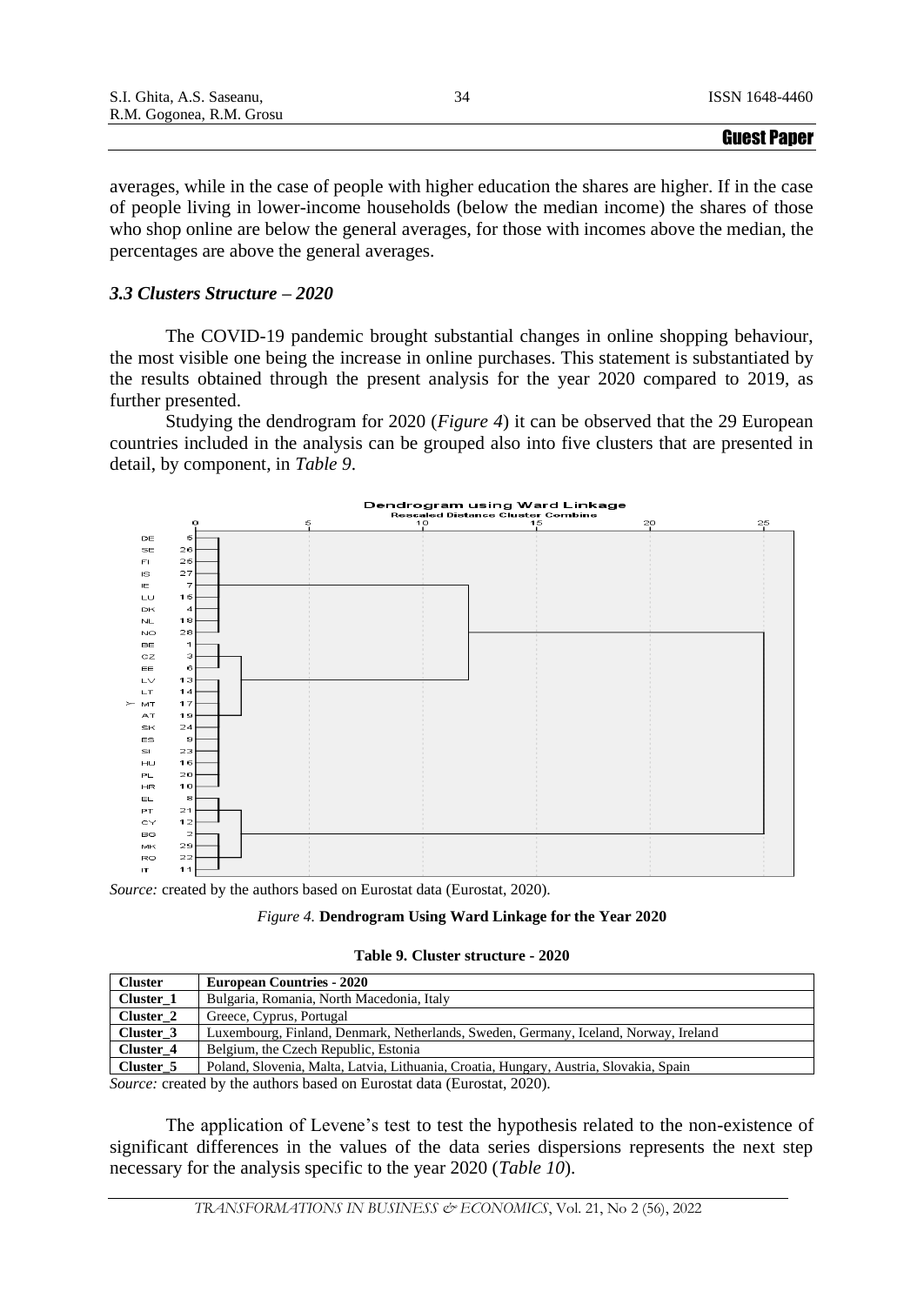| <b>Variables</b>       | df1            | df <sub>2</sub> | <b>Levene Statistic</b> | <b>Sig</b> |
|------------------------|----------------|-----------------|-------------------------|------------|
| $AG_16-24$             | 4              | 24              | 1.262                   | .312       |
| AG 25-34               | 4              | 24              | .942                    | .457       |
| AG 35-44               | $\overline{4}$ | 24              | 2.106                   | .111       |
| $AG$ <sub>-45-54</sub> | $\overline{4}$ | 24              | 1.339                   | .284       |
| AG 55-74               | 4              | 24              | 1.120                   | .370       |
| М                      | $\overline{4}$ | 24              | .931                    | .462       |
| F                      | 4              | 24              | 3.450                   | .123       |
| OS_E                   | 4              | 24              | 1.400                   | .264       |
| OS R/I                 | $\overline{4}$ | 24              | .867                    | .498       |
| ED L                   | $\overline{4}$ | 24              | 1.485                   | .238       |
| ED M                   | $\overline{4}$ | 24              | .556                    | .697       |
| ED H                   | 4              | 24              | 4.135                   | .111       |
| $IC_1^{st}Q$           | 4              | 24              | 1.844                   | .153       |
| $IC_2^{st}Q$           | 4              | 24              | 1.441                   | .251       |
| $IC_3stQ$              | 4              | 24              | 1.009                   | .422       |
| $IC_4^{st}Q$           | $\overline{4}$ | 24              | 1.613                   | .203       |
| $RA_L$                 | 4              | 24              | 1.031                   | .412       |
| RA T/S                 | 4              | 24              | .974                    | .440       |
| RA R                   | $\overline{4}$ | 24              | 1.090                   | .384       |

**Table 10. Test of Homogeneity of Variances – 2020**

*Source:* created by the authors based on Eurostat data (Eurostat, 2020).

At the level of the year 2020, all the Values of the Levene Statistic are lower than F(0.05,4,24)=2.776 which is the critical value of the Fisher test. This is confirmed by the Sig. values higher than the significance level of 0.05 (95% confidence level). Thus, the obtained results indicate that the null hypothesis  $(H<sub>0-1</sub>)$  is accepted. In this context, no significant differences occur between the values of the data series dispersions corresponding to the clusters.

The acceptance of the  $H<sub>0-1</sub>$  hypothesis, of homoscedasticity, allows further testing of the statistical significance of the mean values, at the level of each cluster, by applying the Robustness test (*Table 11*).

|                  |                              | Welch          |       |      |                              | <b>Brown-Forsythe</b> |        |      |  |
|------------------|------------------------------|----------------|-------|------|------------------------------|-----------------------|--------|------|--|
| <b>Variables</b> | <b>Statistic<sup>a</sup></b> | df1            | df2   | Sig. | <b>Statistic<sup>a</sup></b> | df1                   | df2    | Sig. |  |
| AG 16-24         | 30.465                       | 4              | 7.667 | .000 | 40.050                       | $\overline{4}$        | 18.001 | .000 |  |
| AG 25-34         | 26.072                       | 4              | 6.618 | .000 | 44.052                       | $\overline{4}$        | 9.719  | .000 |  |
| AG 35-44         | 66.690                       | 4              | 7.934 | .000 | 90.869                       | 4                     | 6.846  | .000 |  |
| $AG - 45 - 54$   | 74.816                       | 4              | 7.972 | .000 | 85.887                       | $\overline{4}$        | 12.083 | .000 |  |
| AG 55-74         | 74.398                       | 4              | 7.870 | .000 | 66.095                       | $\overline{4}$        | 10.710 | .000 |  |
| М                | 58.305                       | 4              | 7.913 | .000 | 59.098                       | $\overline{4}$        | 10.833 | .000 |  |
| F                | 137.666                      | 4              | 8.305 | .000 | 166.515                      | $\overline{4}$        | 18.644 | .000 |  |
| OS E             | 74.720                       | 4              | 6.998 | .000 | 94.142                       | $\overline{4}$        | 10.188 | .000 |  |
| OS R/I           | 72.494                       | 4              | 6.616 | .000 | 70.582                       | $\overline{4}$        | 12.062 | .000 |  |
| ED L             | 59.436                       | $\overline{4}$ | 8.805 | .000 | 49.023                       | $\overline{4}$        | 21.095 | .000 |  |
| ED M             | 20.861                       | 4              | 6.793 | .001 | 21.959                       | $\overline{4}$        | 9.916  | .000 |  |
| ED_H             | 21.393                       | $\overline{4}$ | 6.648 | .001 | 17.828                       | $\overline{4}$        | 7.856  | .001 |  |
| $IC_1^{st}Q$     | 88.023                       | 4              | 8.339 | .000 | 70.740                       | $\overline{4}$        | 18.485 | .000 |  |
| $IC_2^{st}Q$     | 142.562                      | 4              | 8.250 | .000 | 106.428                      | $\overline{4}$        | 14.441 | .000 |  |
| $IC_3st Q$       | 58.146                       | 4              | 7.529 | .000 | 73.526                       | $\overline{4}$        | 8.528  | .000 |  |
| $IC_4stQ$        | 28.425                       | $\overline{4}$ | 8.000 | .000 | 20.988                       | $\overline{4}$        | 5.618  | .002 |  |
| RA L             | 68.322                       | 4              | 7.248 | .000 | 85.794                       | $\overline{4}$        | 11.793 | .000 |  |
| RA T/S           | 61.894                       | $\overline{4}$ | 7.621 | .000 | 58.765                       | 4                     | 11.005 | .000 |  |
| RA R             | 87.185                       | 4              | 8.414 | .000 | 70.924                       | 4                     | 8.617  | .000 |  |

**Table 11. Robust Tests of Equality of Means – 2020**

*Source:* created by the authors based on Eurostat data (Eurostat, 2020).

*TRANSFORMATIONS IN BUSINESS & ECONOMICS*, Vol. 21, No 2 (56), 2022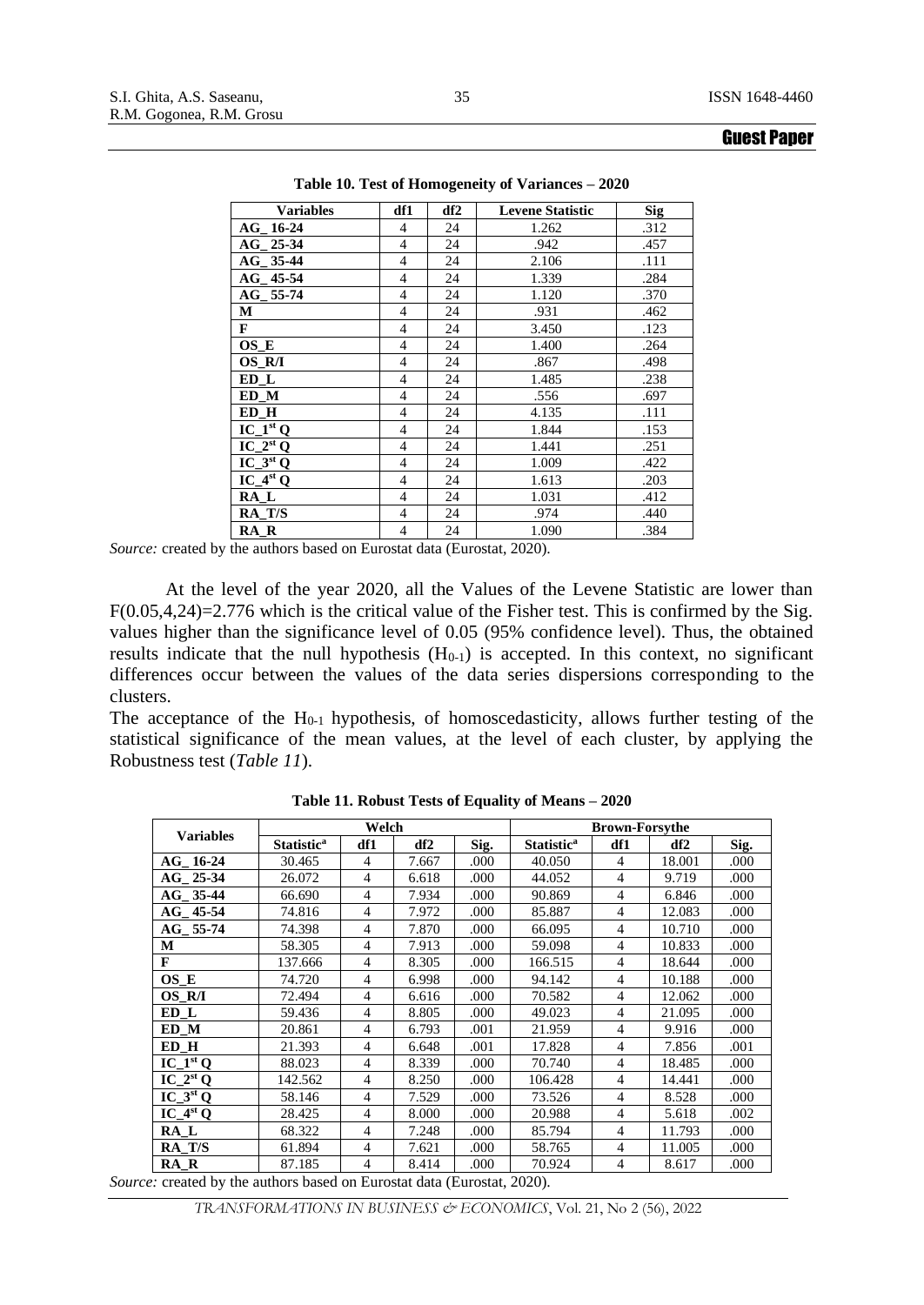|                           |    | <b>Guest Paper</b> |
|---------------------------|----|--------------------|
| R.M. Gogonea, R.M. Grosu  |    |                    |
| S.I. Ghita, A.S. Saseanu, | 36 | ISSN 1648-4460     |

*Table 11* includes some results that indicate that the average variables at the level of each cluster differ significantly (Sig  $< 0.05$ ). The existing context highlights the belonging of each variable to the determined clusters. This aspect is further detailed by analysing the average values of the variables determined at the level of each country for 2020.

The data presented in *Table 12* and *Table 13* are results that characterise in detail the patterns of online shopping profiles of the 5 clusters, for the year 2020, after the pronounced evolution of the COVID-19 pandemic.

|                               | AG (years) |           |           |           |           |       | <b>OS</b> | G     |       |
|-------------------------------|------------|-----------|-----------|-----------|-----------|-------|-----------|-------|-------|
| <b>Cluster</b>                | $16 - 24$  | $25 - 34$ | $35 - 44$ | $45 - 54$ | $55 - 74$ | OS E  | OS R/I    | M     |       |
| Cluster 1                     | 52.50      | 54.25     | 47.25     | 35.50     | 15.25     | 47.50 | 18.25     | 36.75 | 36.75 |
| Cluster 2                     | 65.33      | 75.00     | 62.67     | 43.00     | 17.33     | 56.33 | 23.00     | 47.00 | 45.00 |
| Cluster 3                     | 87.33      | 92.44     | 91.56     | 86.00     | 66.78     | 89.44 | 72.33     | 82.00 | 82.00 |
| Cluster 4                     | 84.33      | 90.00     | 85.00     | 75.67     | 44.33     | 81.33 | 57.67     | 70.00 | 72.00 |
| Cluster 5                     | 80.20      | 83.90     | 77.20     | 59.30     | 30.40     | 71.10 | 40.90     | 60.70 | 59.90 |
| <b>OVERALL</b><br><b>MEAN</b> | 77.48      | 82.17     | 76.83     | 64.31     | 39.69     | 73.07 | 47.41     | 63.55 | 63.28 |

**Table 12. Age-groups, Gender, Occupation status (%, 2020)**

*Source:* created by the authors based on Eurostat data (Eurostat, 2020).

**Table 13. Education, Income, Residence Area (%, 2020)**

|                | ED.   |       |       | INC.    |                   |                |         | RA    |        |       |
|----------------|-------|-------|-------|---------|-------------------|----------------|---------|-------|--------|-------|
| <b>Cluster</b> | ED L  | ED M  | ED H  | $1st$ O | $2^{\text{nd}}$ O | $3^{\rm rd}$ O | $4th$ O | RA C  | RA T/S | RA R  |
| Cluster 1      | 16.50 | 39.00 | 63.75 | 12.50   | 21.25             | 32.50          | 48.50   | 42.50 | 35.75  | 30.25 |
| Cluster 2      | 16.33 | 50.33 | 73.33 | 23.33   | 35.33             | 50.67          | 63.33   | 51.33 | 45.67  | 36.33 |
| Cluster 3      | 68.56 | 82.56 | 91.78 | 72.78   | 78.78             | 87.00          | 89.44   | 84.11 | 81.89  | 80.78 |
| Cluster 4      | 54.67 | 68.67 | 85.33 | 41.67   | 59.00             | 74.00          | 86.00   | 72.33 | 70.33  | 68.33 |
| Cluster 5      | 40.30 | 56.40 | 81.50 | 39.30   | 52.30             | 66.10          | 77.10   | 64.50 | 60.00  | 54.00 |
| <b>OVERALL</b> | 44.79 | 62.76 | 81.79 | 44.59   | 55.17             | 67.17          | 76.48   | 67.00 | 63.03  | 58.69 |
| <b>MEAN</b>    |       |       |       |         |                   |                |         |       |        |       |

*Source:* created by the authors based on Eurostat data (Eurostat, 2020).

By performing the cluster analysis based on the same criteria, but using the 2020 data, a series of changes are revealed.

Clusters 1, 2 and 3 were generally more stable, in general, maintaining their structure, while the last two clusters were more volatile. Some changes occurred in their structure.

Thus, Italy moved from cluster 2 to cluster 1 (that of the countries with the most unfavourable situation). The explanation of this situation might be the following: although compared to 2019, the share of people who made online purchases in 2020 in Italy increased (by 6%), both on the total and each ranking criterion separately, this increase was, however, reduced in magnitude compared to the increases recorded by other countries. This was a consequence of the restrictions imposed by the local and central administrations because of the COVID-19 pandemic. Italy was one of the most severely affected countries by the health pandemic: the total quarantine was imposed for a long period of time, many businesses have reduced or even stopped their activity, revenues have decreased and therefore also the financial possibilities of purchasing products and services, given that the compensations offered by the government were not enough.

Ireland moved from cluster 4 to cluster 3 (with the most favourable position). The most significant increases in the share of the population who shopped online occurred in the older age groups (45-74 years) and those with low incomes (the first and second quartile), which means that the government has focused its strategy to counter the harmful effects of the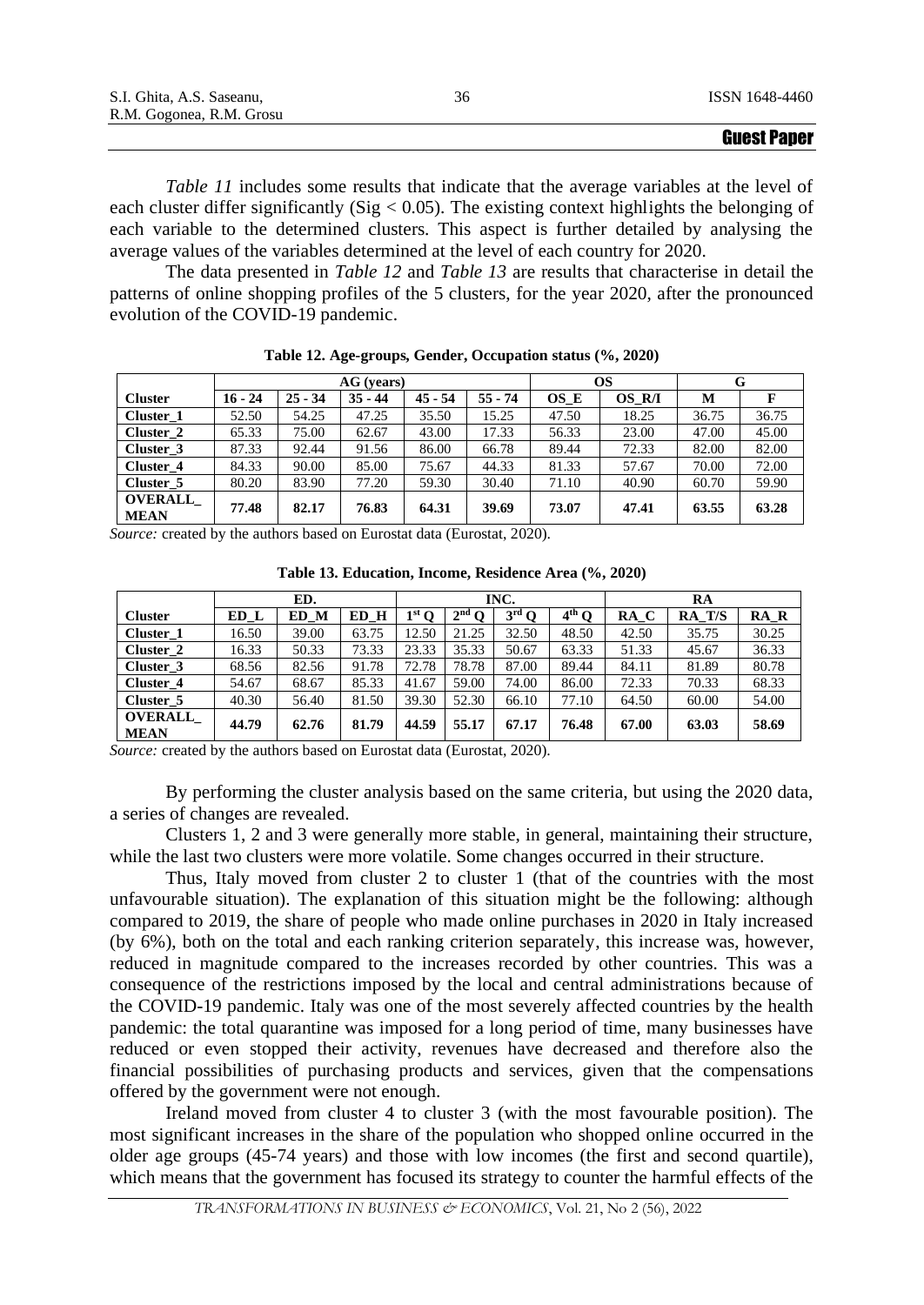pandemic on supporting especially vulnerable groups. Many efforts were implemented in this sense such as policy measures adopted to support income generation and employment: technical unemployment schemes, subsidies to protect jobs, social benefits, temporary suspension of evictions and increases in rents, etc. (Comisia Europeana, 2020).

Three countries switched from Cluster 4 to Cluster 5 (in a cluster with a more unfavorable situation): Austria, Slovakia and Spain. The increases in 2020 compared to 2019 were more modest on the entire ranking criteria, in some categories of the population the share of those who shopped online in 2020 decreased, even, compared to 2019. This is the particular case of the elderly population in Austria and the young population, under 34 years in Slovakia, of the population with high formal education in Slovakia, the population with low incomes in Austria and Slovakia, but also the one with high incomes in Slovakia, or of the population living in large cities in Slovakia.

# **Conclusions**

The development of e-commerce has improved online activity, triggered also by buyer intelligence which is accelerated by the use of technology (Nichifor *et al*., 2021, Bălăcescu, 2021), converting e-commerce into a significant channel for economic development at the European level. This aspect considers the unique behaviours of individuals that differ from one country to another, especially in the context related to the COVID-19 pandemic. Thus, the need to understand individual behaviour is extremely necessary to formulate and adopt, in the future, specific policies for the economic development of each country.

The situation registered at the level of the two analysed pre- and post-pandemic years (2019 and 2020) allowed, first, the development of an analysis of the categories of persons who purchased products and services online, taking into account demographic characteristics. Then, the study focused on the identification of clusters as patterns of online shopping profiles within the analysed European countries. Finally, a comparative analysis of these patterns before and during the pandemic has been developed, highlighting the changes that occurred between the two periods and the impact of the pandemic on e-commerce activity.

Thus, referring to the level registered by the analysed indicators in 2020 compared to 2019, various assessments can be made. Across the 29 analysed European countries, the share of individuals using the Internet for the purchase of goods and services increased in 2020, compared to 2019, by about 6%, reaching 63%. The same positive dynamic was registered among all five clusters, with different magnitudes, the largest increases being recorded in clusters with lower indicator values (cluster 1, 5), for almost all clustering criteria. With all these increases, indicator levels remain well below the overall average.

In cluster 1, increases in the share of people who made online purchases were mainly recorded in older age groups, in workers active in the labour market, in the highly educated population and in the population living in big cities.

The increases in the share of people who shopped online, in cluster 2, were recorded mainly in the population up to the age of 45, in the employed persons with higher education and in those who live in the big cities, the amplitude of the increase of the population's participation in the e-commerce activity increasing with the increase in incomes. In 2019, the countries in this cluster already had the largest shares of the population who used the Internet to purchase products and services but recorded the smallest increases in the magnitude of the indicator level in 2020 compared to the previous year. However, more significant increases have occurred in inactive or retired people, in the elderly population (55-74 years), among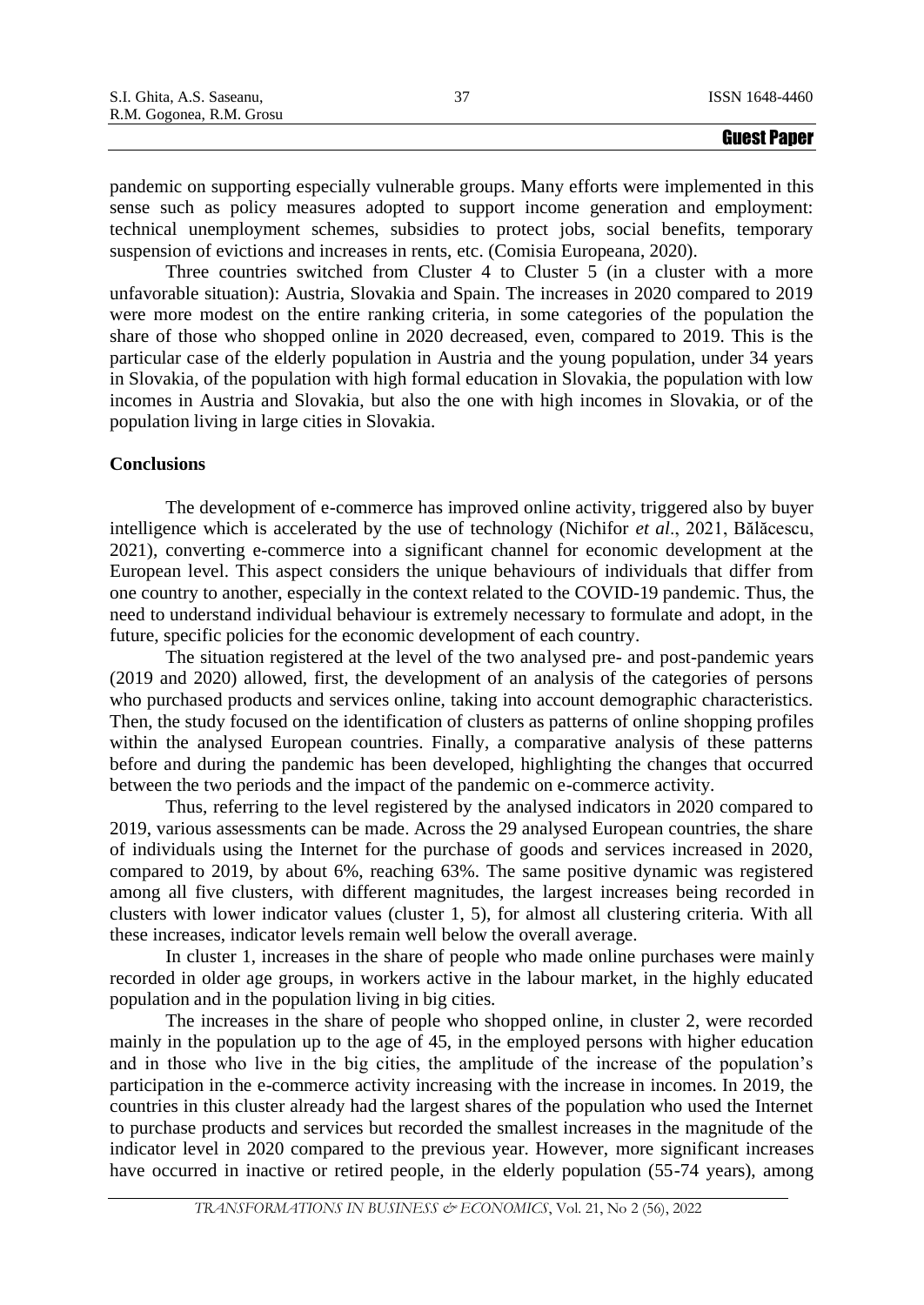women, among those with a medium level of education, as well as among residents of suburbs and rural areas.

Cluster 4 is the cluster that has undergone a restriction in the number of component countries, with four countries (Austria, Slovakia, Spain, and Ireland) leaving it. Across the cluster, the average percentage of individuals who purchased products online increased from 64% in 2019 to 71% in 2020. Increases occurred on all clustering criteria in general, but there were also negative developments (in the case of Estonia). In its entirety, the cluster remains in the second position in the hierarchy of the 5 clusters, with high values, above the general average, of the average percentages for various criteria such as age, gender, education, occupational status, income, or residence.

Cluster 5 increased its volume in 2020 with three countries from Cluster 4: Austria, Slovakia and Spain. In this cluster, the average percentage of people who used the internet for online purchases increased from 51% (2019) to 60% (2020), the second-largest increase in value among all clusters. More important favourable developments were registered in 2020 compared to 2019 in the following categories of population: those over 35 years old, inactive or retired people from the labour market, those with low education, those with low incomes (the first quartile), and residents of large cities.

The present study faces a couple of limitations that mainly translate into future research directions. For example, expanding the data set and including more countries in the analysis might enrich the magnitude of the analysis. Furthermore, expanding the volume of variables included in the analysis might result in a more complex and comprehensive view of the investigated phenomenon.

However, understanding and raising awareness about online shopping profiles is of high relevance for both the business and public environments. The practical contribution of the paper might be translated into the following aspects. On one hand, entrepreneurs might use the information presented in the paper to adapt their business strategies to better address and target specific customer segments. On the other hand, policymakers might approach the present paper as an adequate starting point in designing coherent policies aimed at increasing the level of digital literacy among vulnerable groups and, at the same time, their orientation towards e-commerce.

#### **References**

- Agudo-Peregrina, Á.F., Hernández-García, Á., Acquila-Natale, E. (2016), "The Effect of Income Level on E-Commerce Adoption: A Multigroup Analysis", in: I. Lee (Ed.), *Encyclopedia of E-Commerce Development, Implementation, and Management,* IGI Global, pp.2239-2255.
- Baubonienė, Ž., Gulevičiūtė, G. (2015), "E-commerce factors influencing consumers' online shopping decision", *Social Technologies*, Vol. 5, No 1, pp.74-81.
- Blake, B.F., Valdiserri, C.M., Neuendorf, K.A., Valdiserri, J.N. (2007), "The Online Shopping Profile in the Cross-National Context. The Roles of Innovativeness and Perceived Innovation Newness", *Journal of International Consumer Marketing*, Vol. 19, No 3, pp.23-51.
- Bălăcescu, A. (2021), "Visibility and Communication of Small NGOs in the Context of Digital Transformation", *Journal of Research and Innovation for Sustainable Society* (JRISS), Vol. 3, No 2, pp.201-208.
- Boustani, N.M., Ferreira, M., Guiné. R.P.F. (2021), "Food consumption knowledge and habits in a developing country: a case of Lebanon", *Insights into Regional Development*, Vol. 3, No 4, pp.62-79, doi.org/10.9770/IRD.2021.3.4(5).
- Dementiev, E.V. (2021), "Why Countries Differ Greatly in the Effects of COVID-19", *Montenegrin Journal of Economics*, Vol. 17, No 4, pp.55-63.
- Dragusin, M., Welsh, D., Grosu, R.M., Iosif, A.E., Zgura, I.D. (2015), "Social Entrepreneurship Innovative Solutions' Provider to the Challenges of an Ageing Population: The Case of Romanian Retirees",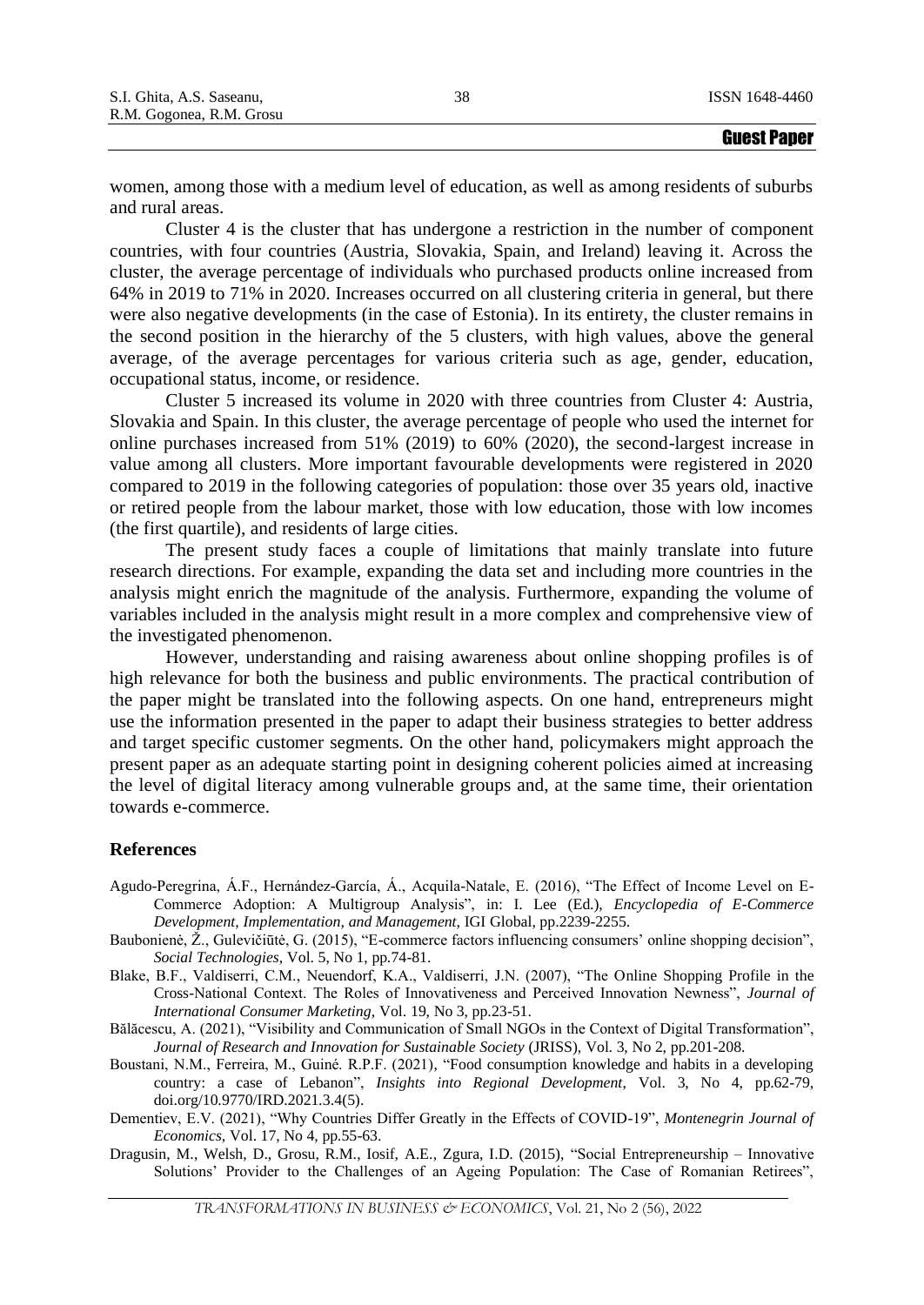*Amfiteatru Economic*, Vol. 17, Special No 9, pp.1183-1197.

- Escursell, S., Llorach-Massana, P., Blanca Roncero, M. (2021), "Sustainability in e-commerce packaging: A review", *Journal of Cleaner Production*, Vol. 280, Part 1, pp.1-17.
- Comisia Europeana (2020), "Recomandare a Consiliului privind Programul național de reformă al Irlandei pentru 2020 și care include un aviz al Consiliului privind Programul de stabilitate al Irlandei pentru 2020", available at, https://eur-lex.europa.eu/legalcontent/RO/TXT/PDF/?uri=CELEX:52020DC0507&from=EN, referred on 02/01/2022.
- Eurostat (2019), Eurostat database, Digital economy and society E-commerce Internet purchases by individuals (until 2019), available at
- https://appsso.eurostat.ec.europa.eu/nui/show.do?dataset=isoc\_ec\_ibuy&lang=en, referred on 14/11/2021. Eurostat (2020), Eurostat database, Digital economy and society – E-commerce - Internet purchases by individuals (2020 onwards), available at,

- Hamilton, R., Mittal, C., Shah, A., Thompson, D.V., Griskevicius, V. (2019), "How financial constraints influence consumer behavior: an integrative framework", *Journal of Consumer Psychology*, Vo. 29, No 2, pp.285-305.
- Hartono, A., Ishak, A., Abdurrahman, A., Astuti, B., Marsasi, E.G., Ridanasti, E., Roostika, R., Muhammad, S. (2021), "COVID-19 Pandemic and Adaptive Shopping Patterns: An Insight from Indonesian Consumers", *Global Business Review,* doi.org/10.1177/09721509211013512.
- Hashim, A., Ghani, E.K., Said, J. (2009), "Does Consumers' Demographic Profile influence Online Shopping?: an Examination using Fishbein's Theory", *Canadian Social Science*, Vol. 5, No 6, pp.19-31.
- Hernández, B., Jiménez, J., Martín, M.J. (2011), "Age, gender and income: do they really moderate online shopping behaviour?", *Online Information Review*, Vol. 35, No 1, pp.113-133.
- Jayaraman, K., Leow Nelvin, X., Asirvatham, D., Chan Ho, R. (2020), "Conceptualization of an urban travel behavior model to mitigate air pollution for sustainable environmental development in Malaysia", *Management of Environmental Quality: An International Journal*, Vol. 31, No 3, pp.785-799, doi/10.1108/MEQ-03-2019-0070/full/html.
- Javaria, K., Masood, O., Garcia, F. (2020), "Strategies to manage the risks faced by consumers in developing ecommerce", *Insights into Regional Development*, Vol. 2, No 4, pp.774-783, doi.org/10.9770/IRD.2020.2.4(4).
- Kersan-Skabic, I. (2021), "Digital Trade Enablers and Barriers in the European Union", *Montenegrin Journal of Economics*, Vol. 17, No 4, pp.99-109.
- Khare, A. (2016), "Consumer Shopping Styles and Online Shopping: An Empirical Study of Indian Consumers", *Journal of Global Marketing*, Vol. 29, No 1, pp.40-53.
- Kim, R.Y.V. (2020), "The Impact of COVID-19 on Consumers: Preparing for Digital Sales", *IEEE Engineering Management Review*, Vol. 48, No 3, pp.212-218.
- Marinoiu, C. (2016), "Bootstrap Stability Evaluation and Validation of Clusters Based on Agricultural Indicators of EU Countries", *Economic Insights – Trends and Challenges*, Vol. LXVIII, No 1, pp.65-72.
- Matharu, M., Jain, R., Kamboj, S. (2021), "Understanding the impact of lifestyle on sustainable consumption behavior: a sharing economy perspective", *Management of Environmental Quality: An International Journal*, Vol. 32, No 1, pp.20-40, doi/10.1108/MEQ-02-2020-0036/full/html.
- Mee, L.Y., Huei, C.T. (2015), "A profile of the Internet shoppers: Evidence from nine countries", *Telematics and Informatics*, Vol. 32, No 2, pp.344-354.
- Metzker, Z., Marousek, J., Hlawiczka, R., Belas, J.Jr., Khan, K.A. (2021), "The Perception of the Market and Operational Area of Business by Service Sector and Tourism Companies in terms of CSR implementation", *Journal of Tourism and Services*, Vol. 23, No 12, pp.217-236, doi:10.29036/jots.v12i23.328.
- Nichifor, E., Trifan, A., Nechifor, E.M. (2021), "Artificial Intelligence in Electronic Commerce: Basic Chatbots and the Consumer Journey", *Amfiteatru Economic*, Vol. 23, No 56, pp.87-101, doi:10.24818/EA/2021/56/87.
- Okunola, J.L., Fakunle, S.O. (2021), "Community participation: a pragmatic solution to negative impacts of Covid-19 on household's socioeconomic lives", *Insights into Regional Development*, Vol 3, No 4, pp.21- 33, doi.org/10.9770/IRD.2021.3.4(2).
- Pătărlăgeanu, S.R., Rădulescu, C.V., Dinu, M., Constantin, M. (2020), "The Impact of Heavy Work Investment on the Economy and the Individual", *Amfiteatru Economic*, Vol. 22, Special Issue No 14, pp.1085-1102, doi:10.24818/EA/2020/S14/1085.
- Peeples, M.A.R. (2011), *Script for K-Means Cluster Analysis*, available at,

https://appsso.eurostat.ec.europa.eu/nui/show.do?dataset=isoc\_ec\_ib20&lang=en**,** referred on 10/12/2021.